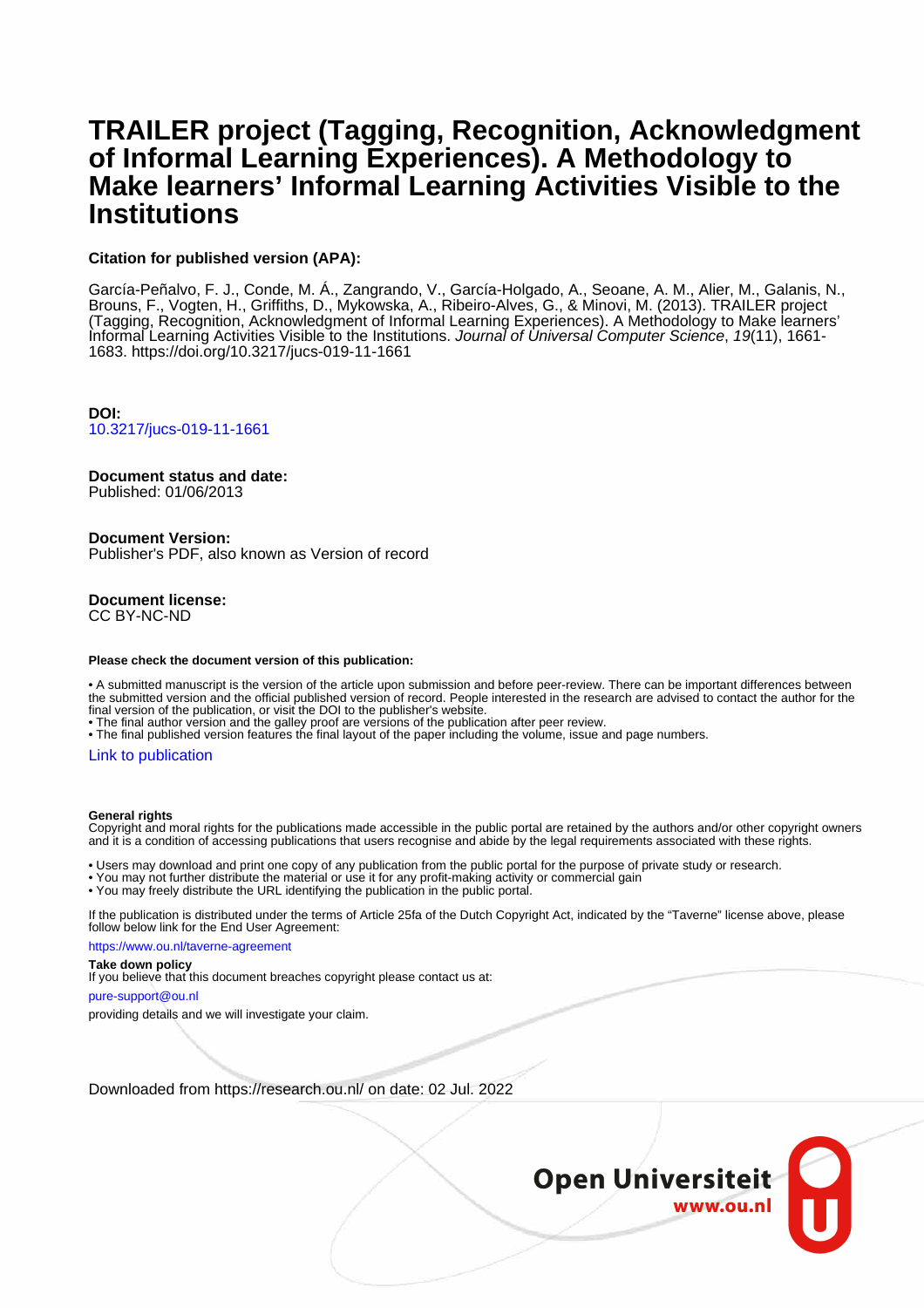*Journal of Universal Computer Science, vol. 19, no. 11 (2013), 1661-1683 submitted: 15/12/12, accepted: 28/5/13, appeared: 1/6/13* © *J.UCS*

# **TRAILER Project (Tagging, Recognition, Acknowledgment of Informal Learning Experiences)**

# **A Methodology to Make Learners' Informal Learning Activities Visible to the Institutions**

**Francisco J. García-Peñalvo, Miguel Á. Conde, Valentina Zangrando Alicia García-Holgado, Antón M. Seoane** (University of Salamanca, Salamanca, Spain {fgarcia, mconde, vzangra, aliciagh, aseoane}@usal.es)

> **Marc Alier, Nikolas Galanis** (UPC - BarcelonaTech, Barcelona, Spain marc.alier@upc.edu, ngalanis@essi.upc.edu)

**Francis Brouns, Hubert Vogten** (Open Universiteit Netherlands, Heerlen, The Netherlands {francis.brouns, hubert.vogten}@ou.nl)

**David Griffiths** (Institute of Educational Cybernetics, Bolton, United Kingdom d.e.griffiths@bolton.ac.uk)

**Aleksandra Mykowska** (Dom Szkolen i Doradztwa Mykowska Aleksandra, Krakow, Poland amykowska@domszkolen.com)

**Gustavo Ribeiro-Alves**  (Instituto Superior de Engenharia do Porto, Porto, Portugal gca@isep.ipp.pt)

#### **Miroslav Minović**

(University of Belgrade, Belgrade, Serbia mminovic@fon.bg.ac.rs)

**Abstract:** The application of information technologies (specially the Internet, Web 2.0 and social tools) make informal learning more visible. This kind of learning is not linked to an institution or a period of time, but it is important enough to be taken into account. On the one hand, learners should be able to communicate to the institutions they are related to, what skills they possess, whether they were achieved in a formal or informal way. On the other hand the companies and educational institutions need to have a deeper knowledge about the competencies of their staff. The TRAILER project provides a methodology supported by a technological framework to facilitate communication about informal learning between businesses, employees and learners. The paper presents the project and some of the work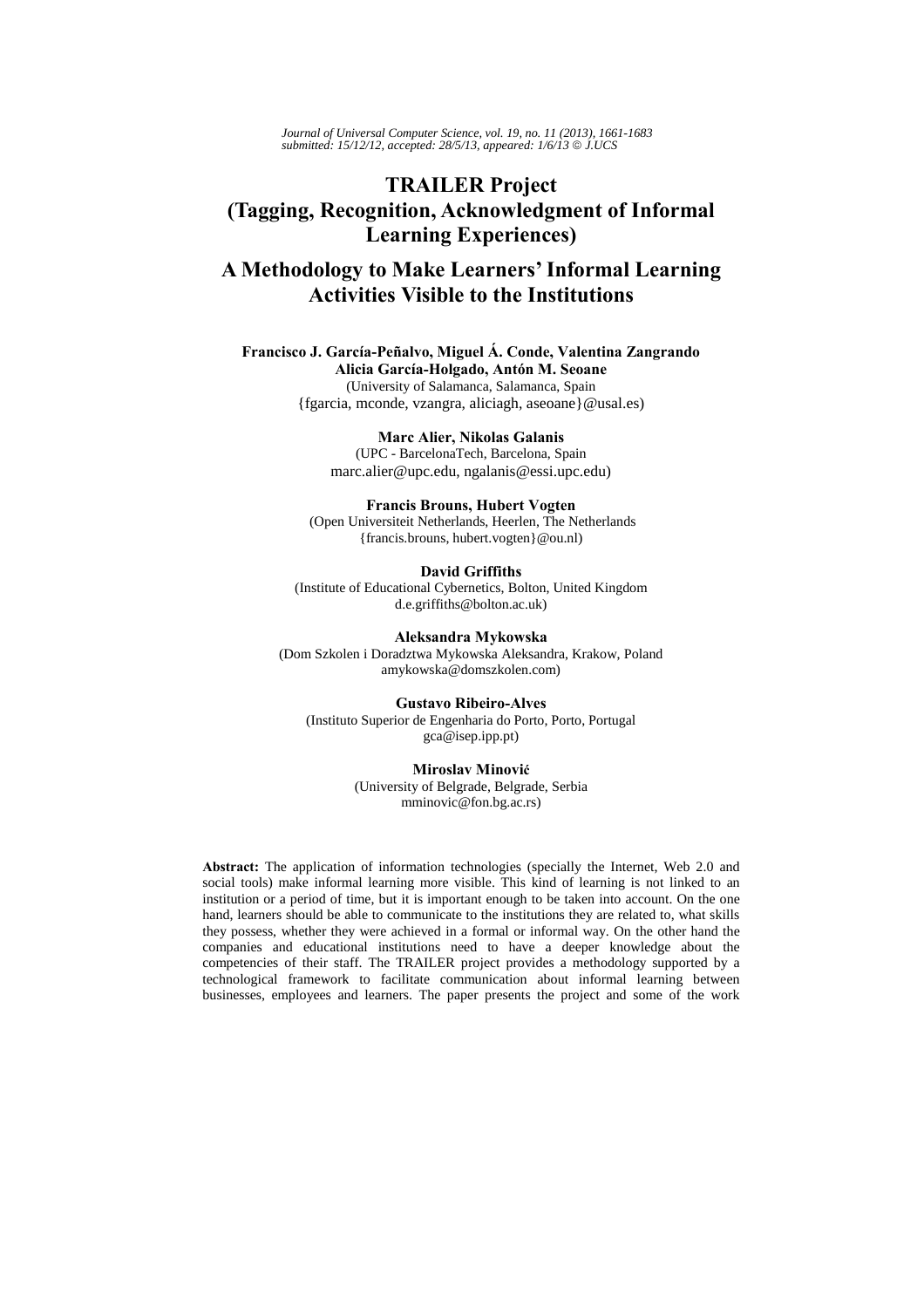carried out, an exploratory analysis about how informal learning is considered and the technological framework proposed. Whilst challenges remain in terms of establishing the meaningfulness of technological engagement for employees and businesses, the continuing transformation of the social, technological and educational environment is likely to lead to greater emphasis for the effective exploitation of informal learning.

**Keywords:** Informal Learning, Service-based framework, Personal Learning Network, Decision Making.

**Categories:** L.2.0, L.2.1, L.2.2, L.2.3, L.3.0, L.3.6, M.0

# **1 Introduction**

Technological and organizational innovations, and the affordances of the Internet, are facilitating increased access to knowledge and training for individuals that range from formal courses to informal ad hoc learning. However, the greater part of the informal learning that takes place, both within and outside institutional and organizational contexts, remains unacknowledged. Though informal learning has always taken place, the advent of ICT and, particularly, social media approaches, have facilitated these processes and, at the same time, have made them more visible.

Informal learning [García-Peñalvo, et al., 12a], which takes place in the context of everyday experience especially among young and older adults in both Higher Education (HE) and in workplace contexts, emerges from the activity rather than being planned. It is increasingly seen as an aspect of learning that deserves special attention, because of: 1) The recognition that the Bologna process is giving to informal learning [European-Union, 99] as a basic element in lifelong learning; 2) The pressing need to be able to demonstrate learning that in many cases is obtained by observation and experience [Attwell, 07]; and 3) because of the emergence of the Internet, mobile devices and 2.0 Web tools that facilitate such kind of learning [Ajjan and Hartshorne, 08, Casquero, et al., 10, Fielding, 00].

In the workplace the recognition of informal learning is especially relevant because of different factors. Among others [Dale and Bell, 99, Halliday-Wynes and Beddie, 09]: it enhances employability and produces positive benefits for managers and companies; it can develop task skills and knowhow and communicates "social" norms and preferred patterns of behavior; It gives employees the opportunity to learn and keep their skills up-to-date, while being part of the overall workplace culture rather than just its training regime; etc. These issues lead to an interest in informal learning from corporate world, driven by the desire to capitalize on the intellectual assets of the workforce, to manage organizational knowledge and in recognition that informal learning may prove a cost effective way of developing competence [Attwell, 07].

These reasons lead to the definition of several initiatives related to informal learning recognition and validation. For example, the CEDEFOP European Guidelines for validating informal and non-formal learning contain experiences of more than 20 countries in the validation of informal and non-formal learning [CEDEFOP, 09]; the ECOTEC Inventory of validation of non-formal and informal learning provides with a catalogue of good practices in the area of validation for policy-makers [Otero, et al., 05]; the OECD Recognition of informal learning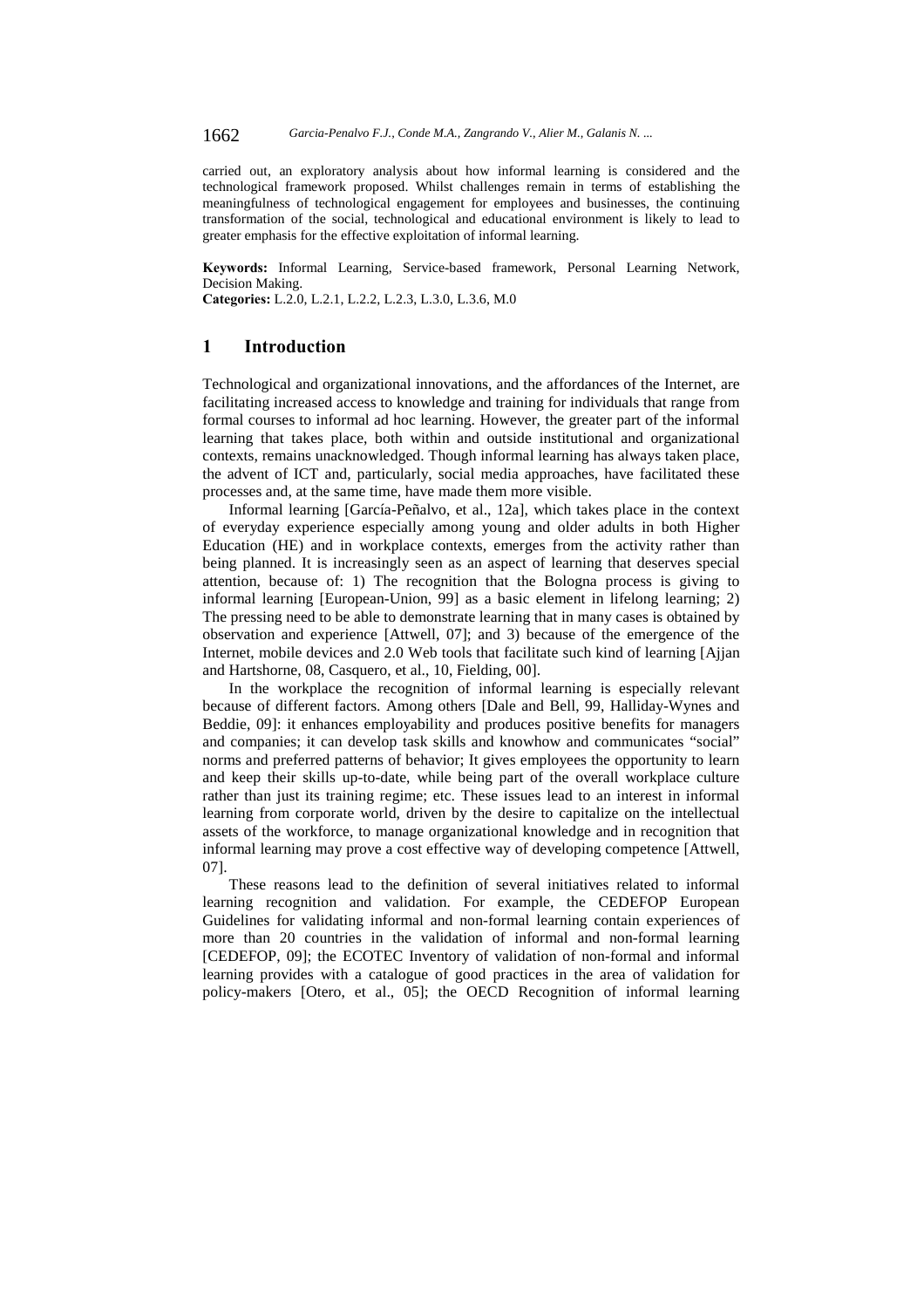[Werquin, 10], the ILO International Standard Classification of Occupations, ISCO-88 [ILO, 87] and ISCO-08 [ILO, 08]; are clear examples with regard to the importance of qualifications closely related to skills and competences. There are also several initiatives focused particularly on issues related to the certification and qualification such as: the National Qualification Systems and EQF; MyElvin Social Network for language practice [García-Peñalvo, et al., 12b]; TENCompetence [Berlanga, et al., 08, Schoonenboom, et al., 08]; FREE (Fostering Return to Employment through Entrepreneurship, Innovation and Creativity) [FREE, 10]; IBAK (Identification, assessment and recognition of informally acquired competences) [IBAK, 08]; Open Badges [Mozilla, 11], etc.

All of these initiatives are mainly focused on the validation of informal learning and, particularly, on the development of issues relating to certification and qualification with a view to the recognition of competences. Less attention is paid to aspects relating to the support for, and facilitation of informal learning so that learners can integrate it in their portfolio. Though the recognition, conceived as certification of informal learning, is important, it is necessary to go beyond it in order to move towards its integration with other learning contexts and, in order to do so, TRAILER (Tagging, Recognition and Acknowledgment of Informal Learning ExpeRiences) project is defined.

TRAILER project, an ICT multilateral project funded by the European Commission, started on January 2012. For two years, a group of researchers from seven European institutions are working together to develop an innovative ICT-based service, which should allow the learner to identify episodes and evidences of informal learning and which should allow the institution to recognize those informal learning activities in dialogue with the learner.

Even if technology should let the project reach a technical solution, the key issue will relay on the consciousness of effectively acquiring skills and competences by the user. To become effective, the learning process must fall under the control of the learner. The learner must be able to identify his/her own informal learning experiences and to tag them in relation to a predefined but evolving catalogue of competences in his/her portfolio. Based on this premise, the ICT technology supports this learning paradigm by providing with the proper architecture, as so as a tool to link informal learning experiences to the institutional interface in such a way that relevant experiences will be accessible to both the institution and the learner.

This work presents a comprehensive overview of the TRAILER project describing its main objectives and outcomes (Section 2), followed by the methodological approach (Section 3). This methodology should be supported by a technological implementation (Section 4) and a study about how the learners and institutions deal with the informal learning (Section 5). Finally, some conclusions are posed.

# **2 Objectives, Outcomes and Partnership**

The main objective of the project is to incorporate the consciousness of informal learning as part of an individual's development; this starts with the identification by the learner of informal learning activities and the subsequent process in which these are made visible to the institution. This task will be done by developing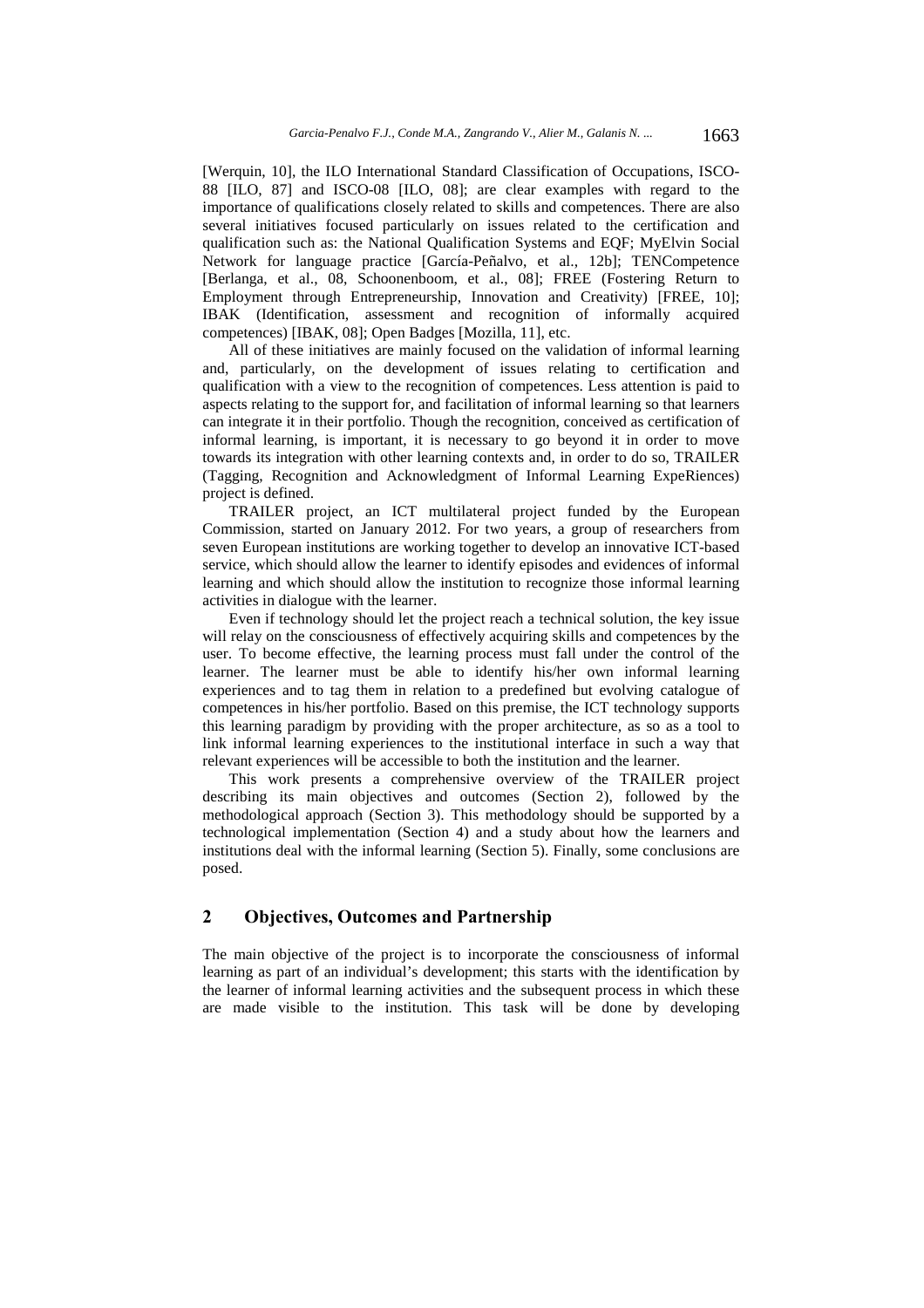methodologies and tools that will facilitate this process, making it transparent both to learners and institutions and allowing all the stakeholders involved to make the most out of these processes.

This objective implies a series of related sub-objectives:

- To create communication channels between informal learning activities and institutional environments, which the learner will use to make the informal learning visible to the organization (employer or university) in order to enter into dialogue about the competences developed through these informal processes.
- To define procedures and tools with which the user tags instances of informal learning and in doing so associates them with a predefined (but flexible) framework of competences.
- To create a space in which these tagged instances can be stored and then organized by the learner, in order to select instances or combinations of instances that the learner classifies as evidences of competence development and then chooses to make visible to the organization.
- To provide the user with information about other users with similar interest, promoting social learning and collaboration between the users of the system.
- To facilitate, with a range of decision making and visualization tools and an appropriate interface, the analysis by institution staff, such as tutors or HR managers, of the information the learner has made visible, in order to be able to make suggestions and provide feedback and support to the learner, define possible formal and non formal actions in the light of the informal activity and enter into dialogue with the learner in relation to this activity with a view to possible promotions or recognitions of competences acquired.
- To plan and to implement dissemination actions involving all relevant stakeholders in areas such as vocational training, universities, adult learning contexts and workplace training.
- To plan and to implement exploitation actions that promote uptake of the system developed in areas such as vocational training, universities, adult learning contexts and workplace training.

In order to achieve the main goals of the project a consortium of universities and companies was defined. It is composed by the following institutions:

- University of Salamanca USAL (Spain).
- Universitat Politècnica de Catalunya (UPC) BarcelonaTech (Spain).
- Open Universiteit Nederland OUNL (Netherlands).
- University of Bolton UB (United Kingdom).
- Dom Szkolen i Doradztwa Mykowska Aleksandra DSD (Poland).
- Instituto Politécnico do Porto IPP (Portugal).
- University of Belgrade GB (Serbia).

All the members of the consortium have proven expertise in different areas covered by the project and the capacity and skills necessary to achieve the project objectives. In addition to this, such partners have participated together in several other projects. I

The University of Salamanca participates as the coordinator of the project; the Universitat Politècnica de Catalunya provides their expertise in methodological and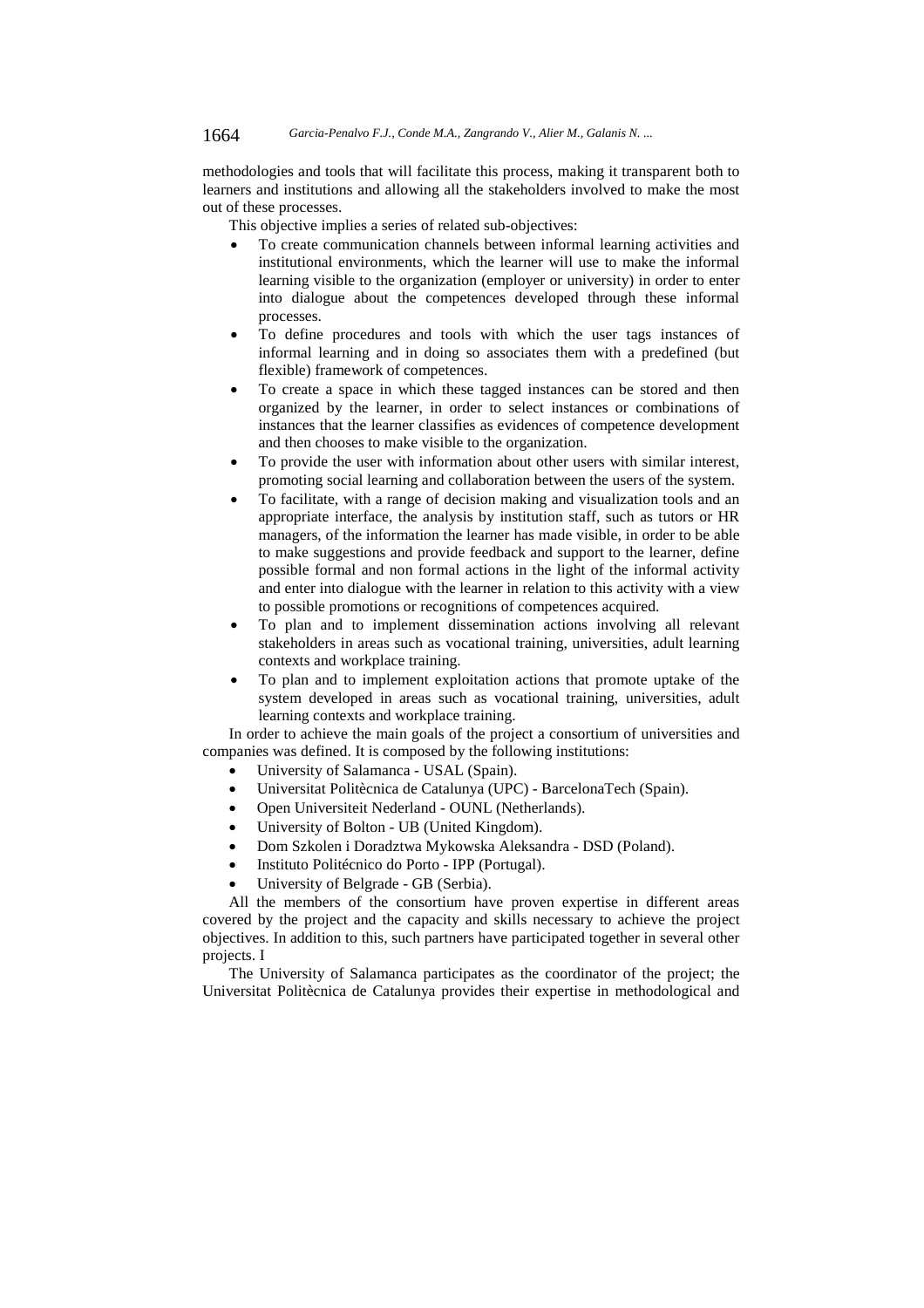technological areas; the Open University of the Netherlands contributes with their experience in projects related with competences and knowledge management; the University of Bolton participates as a technological partner with experience in a competence project; the Instituto Politécnico do Porto as a technological partner with experience in remote labs; the University of Belgrade with their expertise in gamebased learning; and the Dom Szkolen i Doradztwa Mykowska Aleksandra as a learning company with experience in content definition and distribution.

## **3 Methodological approach**

The TRAILER project involves learners and institutions. 'Learners' may be workers in a workplace, or traditional learners in an educational institution. Through transparency of communication, the TRAILER environment enables discussion between the different stakeholders and institutions concerning informal learning activities, the associated competences and how this information can be exploited. In order to achieve this, a staged methodology supported by a technological framework has been deployed.

The TRAILER methodology defines a framework with several components and interfaces to make possible the interaction required. The framework is described in [Fig. 1] where it is possible to see a Personal Learning Network (PLN) that groups the tools that the user employ to learn in an informal way such as Wikipedia, Youtube, Games, Social Networks, LMS, Remote Labs, Expert Forums, Twitter, etc. This concept is derived from the concept of PLEs (Personal Learning Environments), which are learning environments that "provide students their own space to develop and share their ideas, through learning environments that connect resources and contexts so far apart" [Attwell, 07]. PLNs are a variation of these spaces that emphasize the idea of personal learning collaborating with others [Couros, 10]. The framework includes a portfolio in which informal, non-formal and formal learning experiences can be stored and published. There is also an interface to facilitate gathering informal learning activities. We call this component the informal learning collector (ILC). Additionally, there are several institutional tools. These are: a competence catalog that facilitates a way to identify the informal learning experiences taking into account learners or institutional perspectives; and an institutional environment that facilitates the analysis of the published information thus facilitating decision-making about learning issues related with the institution.

Given this framework it is possible to define a workflow that makes informal learning experiences transparent to learners and institutions in such a way that both of them will benefit. Such workflow consists on: 1) The learner, after identifying an instance of informal learning that has taken place in her PLN, tags it using an interface known as the Informal Learning Collector with tags from a predefined competence catalogue. This information is then stored in a portfolio owned by the learner. 2) At a later moment the learner can review the range of tagged informal learning instances and can decide which of them she will make visible to the institution (her employer or her tutors). 3) The institution is able to view this information and analyze it. 4) The information permits a dialogue with the learner in order to agree on the competences that have been acquired through informal processes, and orient future activity. The information also allows the institution to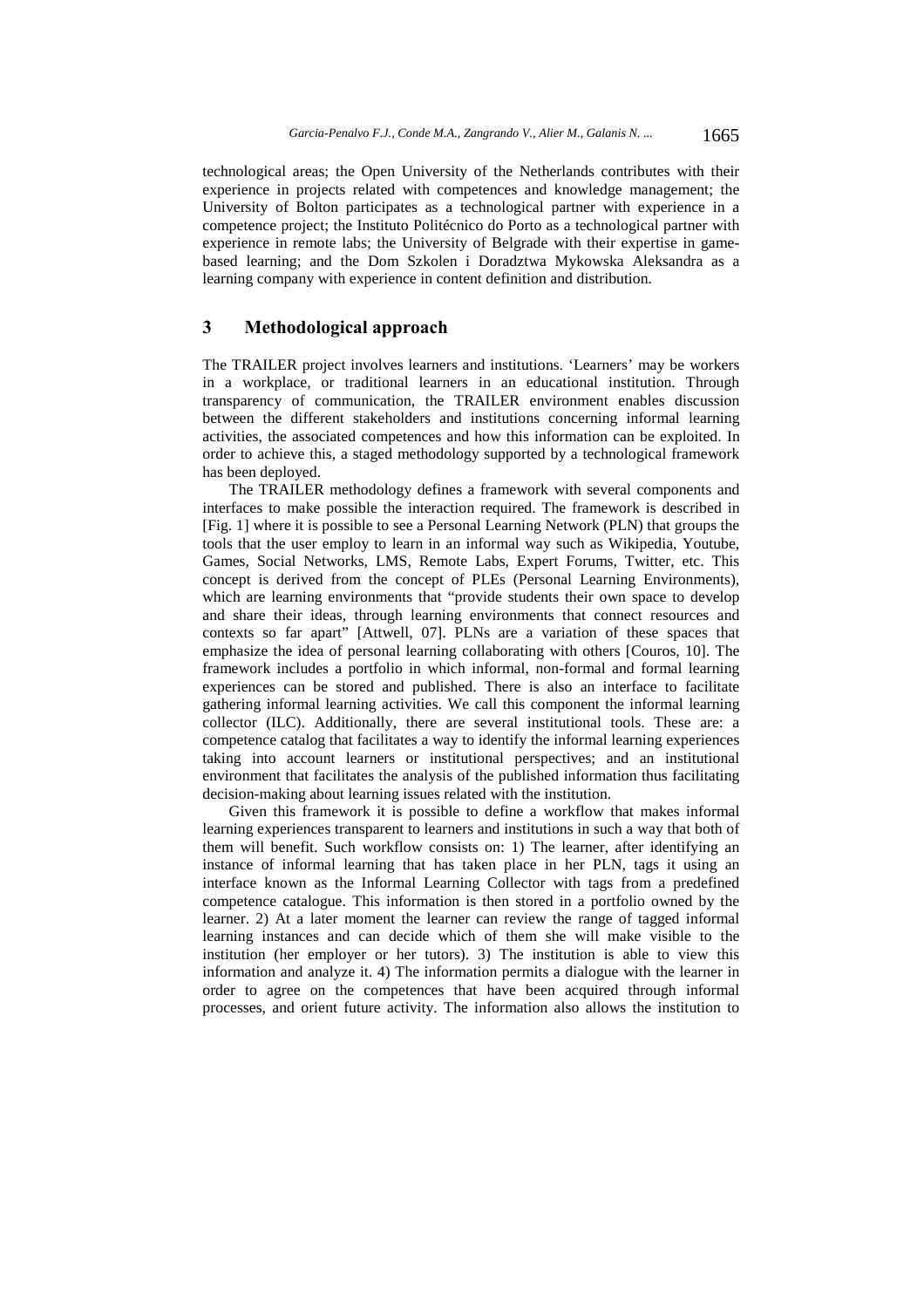plan formal and non-formal actions in the light of the informal learning that is taking place, and permits matching learners to others with similar interests based on their informal learning activity, interests and development.



*Figure 1: TRAILER framework that includes the PLN with the tools that the user uses to learn, the personal portfolio to gather the learning evidences, the catalogue that facilitates the informal learning activities classification and the institutional side that analyses the information* 

However in order to define a methodology from this framework two steps are necessary: the implementation of the framework to test the methodology; and a study about how informal learning activities are carried out by learners belonging to the target groups involved in the project. These two steps are described in the following sections.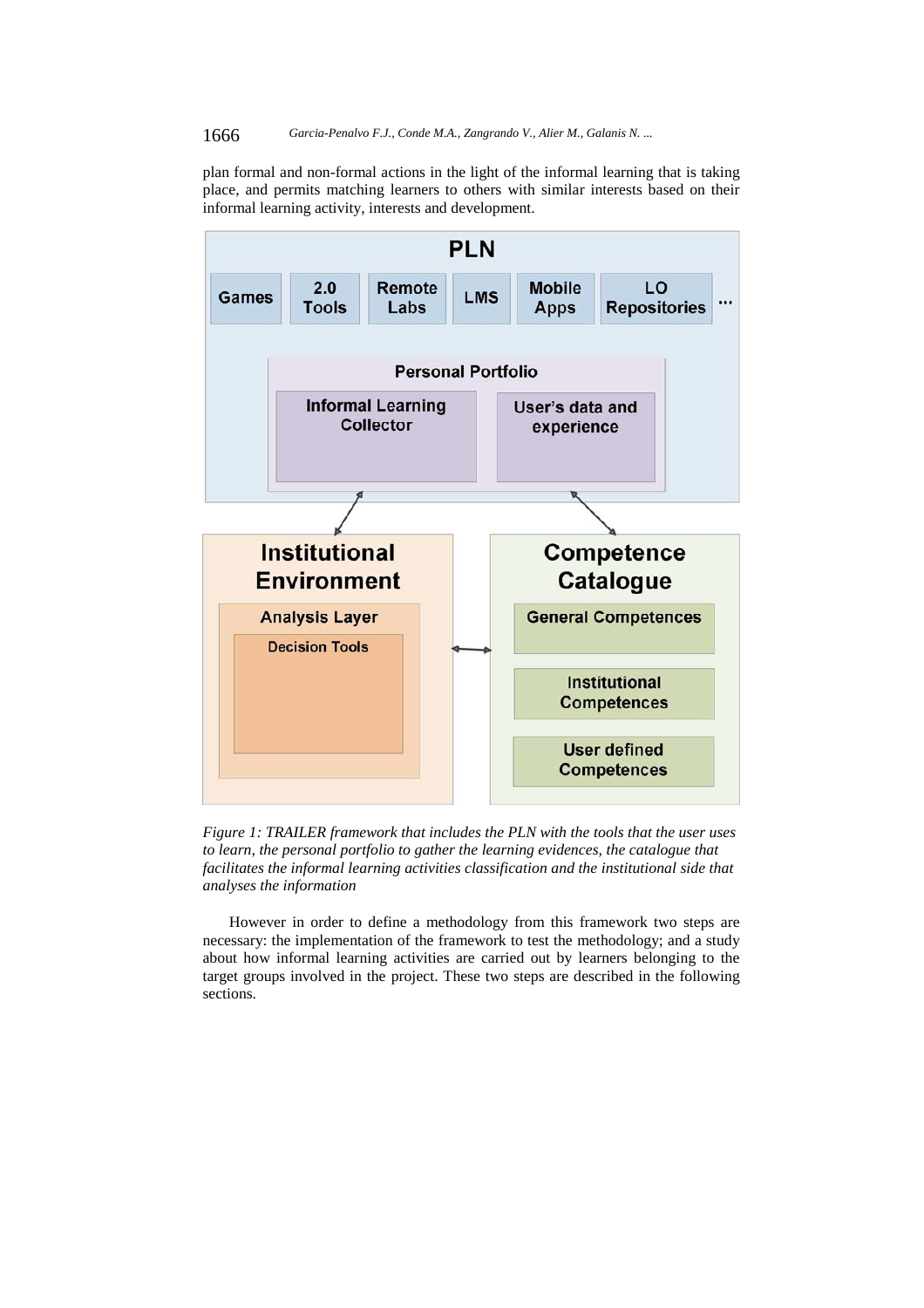## **4 Technological framework implementation**

The technological framework prosed for the project should be implemented in a way that facilitates the integration of informal learning activities in the institution by using interfaces that make possible the dialogue among learners and institution responsible.

Taking into account that the informal learning activities can be carried out with very different tools (defined in different programming languages and with different data formats), it is necessary to design a service-based architecture to support this diversity. For this reason, the architecture is based on a set of components and a communication layer that facilitates the exchange of information and knowledge.

[Fig. 2] shows the distribution of the components and the communication interfaces. The most important components are the ILC that gathers information about the informal learning activities carried out in the PLN, the portfolio that facilitates the management of knowledge and information about the activities and the competence catalogue that provides a way in which to annotate the informal evidences.



*Figure 2: TRAILER components diagram, it includes de different communication interfaces and components, in different colour the ILC, Portfolio and Competence Catalogue* 

Given this framework it is possible to define a workflow that makes informal learning experiences transparent to learners and institutions in such a way that both of them will benefit. Such workflow consists on: 1) The learner, after identifying an instance of informal learning that has taken place in her PLN, tags it using an interface known as the Informal Learning Collector with tags from a predefined competence catalogue. This information will then be stored in a portfolio belonging to the learner. 2) The learner then at a later moment reviews the range of tagged informal learning instances and decides which of them she will make visible to institution (her employer or her tutors). 3) The institution is able to view this information and analyze it. 4) The information permits a dialogue with the learner in order to agree on the competences that have been acquired through informal processes, and orient future activity. The information also allows the institution to plan formal and non-formal actions in the light of the informal learning that is taking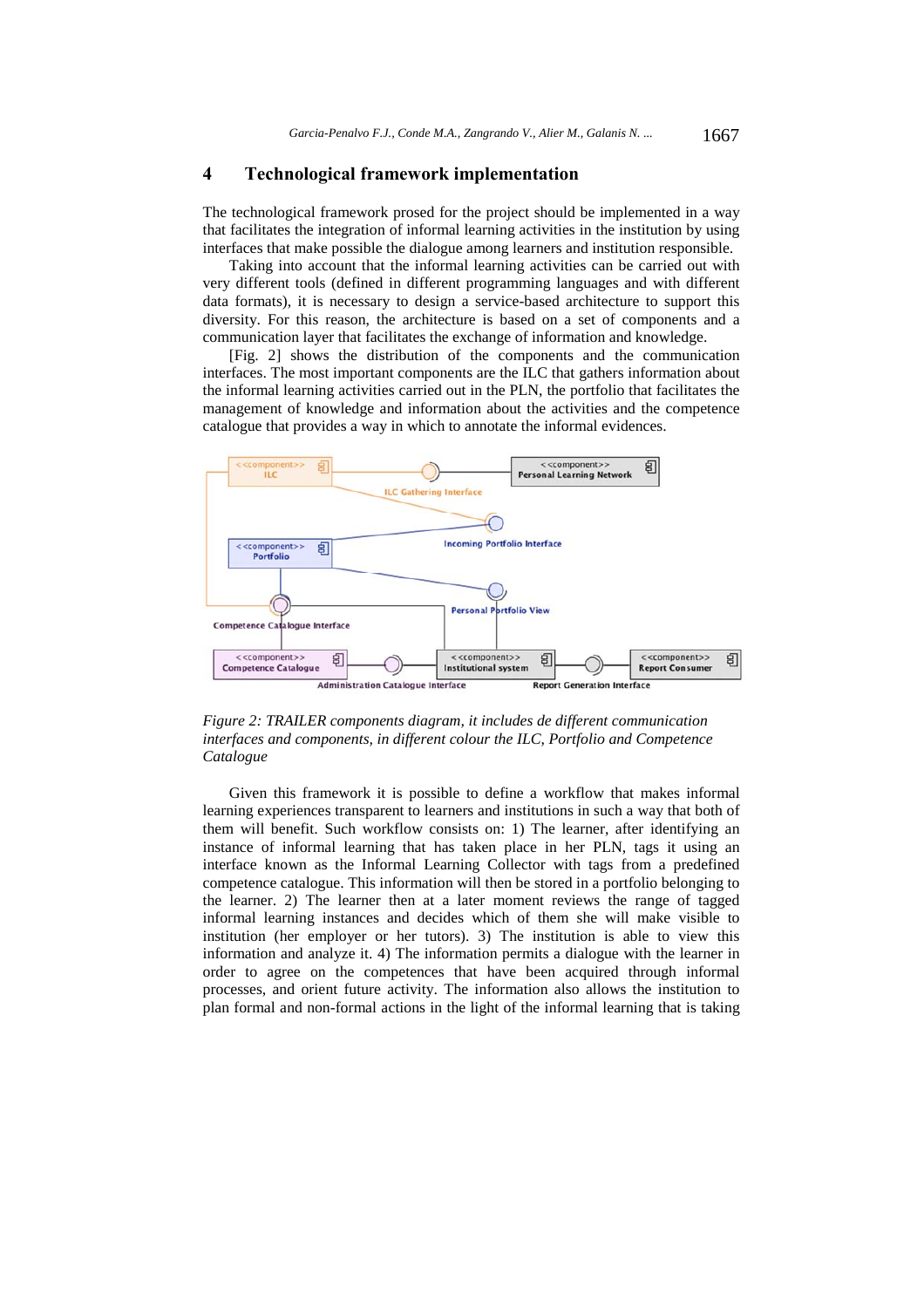place, and permits matching learners to others with similar interests based on their informal learning activity, interests and development.

Regarding to the communication interfaces in [Fig. 2] it is possible to see that the tools in the PLN use the ILC Gathering interface PLN to coordinate information about the informal activities. This component gathers the information through the provided interfaces and uses also the catalog interface to facilitate tagging of informal experiences. After that the information is stored in the Portfolio by using its interface. Once in the portfolio, the information is organized, completed and/or published. The portfolio also uses the catalog interface to gather the list of competences that the learner can use. If the information of a learner is published, the institutional environment could explore it by using the interface provided to do this. The environment also facilitates an interface to export reports related to a learner or the institution.

The various components and their interfaces are described below.

#### **4.1 The Informal Learning Collector**

The ILC acts as a mediator between the Informal Learning Activities (ILAs) and the portfolio The users send their activities to the ILC, where they get the chance to review them and define them using tags, competences, content (in the form of text) and comments before sending them to the portfolio.

Essentially, the ILC works as a buffer where the ILAs are stored with the minimum required information (Title, URL and date). Once there, the learners have the opportunity to enrich them with tags, competences and comments in order to send them to their portfolio in a more useful form.

The learners are provided with two different ways to send their ILAs to the ILC: a bookmarklet (a tool to send easily the URL of a page visited in the browser), and a set of web services. A third option of manually adding an activity to the ILC is provided in order to enable the storing of non-network-enabled ILAs.

Usually, the ILC's role begins upon receiving the data of an ILA. If the data is sent through the bookmarklet, the call is made to the ILC server entry page with the ILA web page title and URL being passed as URL parameters. If the ILC detects the presence of these parameters, it automatically inserts a new activity in its database and lets the user know that the activity has been successfully inserted in the activity queue.

If the activity is sent using the web services, the appropriate protocol is activated to receive the message. After authenticating the user and parsing the request, the protocol connector calls the function responsible for adding the ILA, passing the title and the URL (if any) as parameters. The function inserts the activity in the queue and notifies the user of the success of the operation.

Regarding the ILC user interface, when the learners connect to it, the server queries the internal database and recovers any outstanding ILAs they may have previously sent. Then the server informs the learners whether they have any ILAs in their activity queue and they are given the options to view these pending activities or add a new one manually.

Whether they chose to add a new activity or edit a saved one, they are redirected to a page containing a form where they can complete the information of an ILA and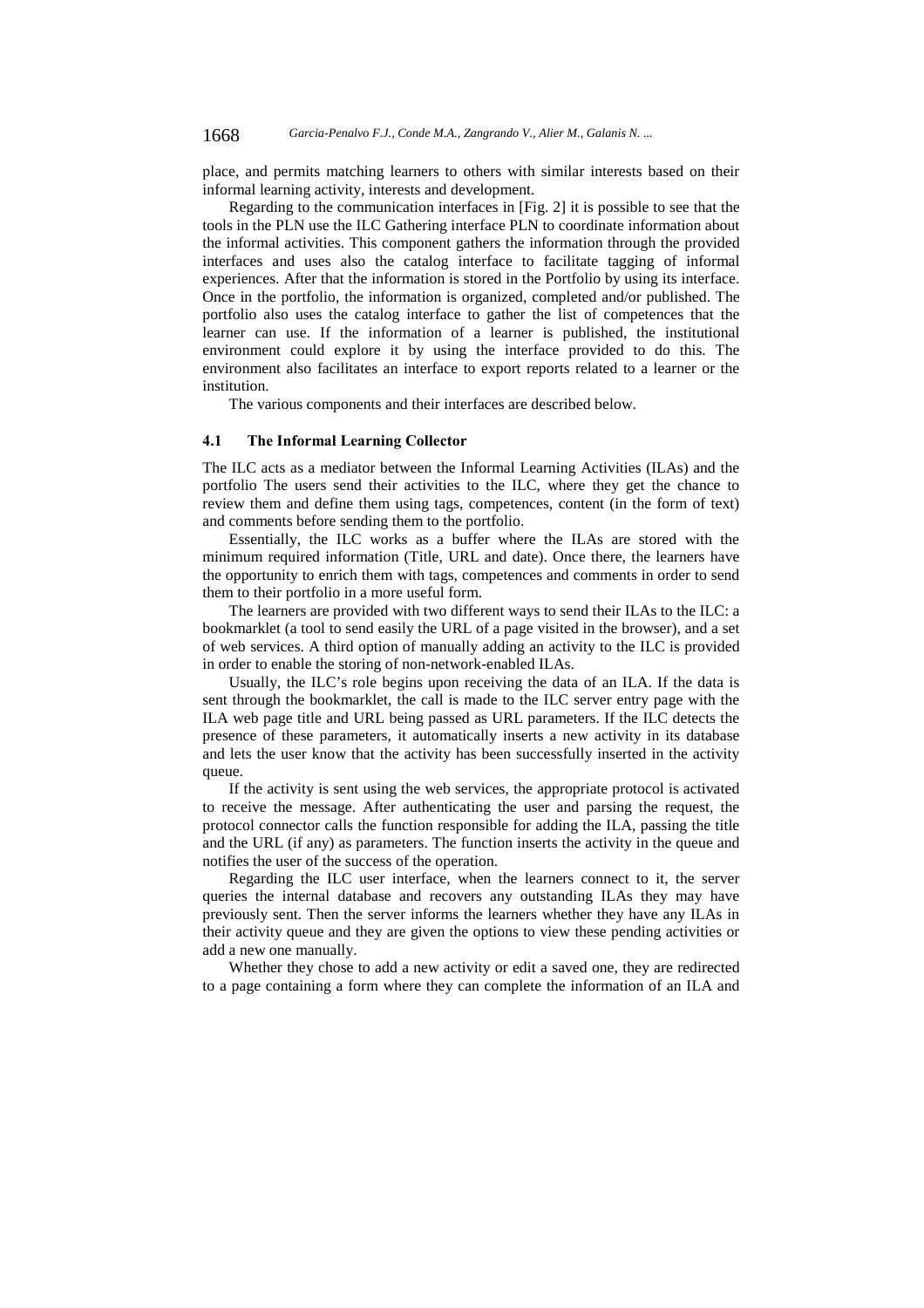associate it to competences or tags. Once the user save the activity it is sent to the portfolio.

The ILC is implemented as a web application developed in PHP. Its position in the center of the Trailer architecture means that it has to provide connection interfaces to the other two components of the platform (the Portfolio and the Institutional Environment) as well as an interface for receiving data from external ILAs and competences.

[Fig. 3] shows the internal architecture of the ILC. As shown, the ILC consists of four distinct modules. The ILC server which is the web application that provides the user interface and the functionality of the ILC, the external layer that contains the web service protocols and functions that can be used to receive ILAs from other tools, the module for the bookmarklet support and the user authentication module.



*Figure 3: Component diagram of the ILC with the gathering components (External, Bookmarklet) and the server that includes most of the business logic* 

The system provides a service-based interface to gather the ILAs. This interface is defined to support as much web services protocols as possible. In the first version it supports JSON, JSONP, JSON-RPC, JSON-RPC [JSON-RPC, 11] with OAuth and REST [Richardson and Ruby, 07] with OAuth. Authentication is handled either using username and password, or using OAuth [IETF, 10].

Regarding to the other interfaces the competences are retrieved by using a JSON-RPC interface and the connection to the portfolio is done by using REST web services.

#### **4.2 The Portfolio**

The portfolio allows the learners to manage, organise and categorise their learning activities and competences acquired both in formal and non-formal learning contexts.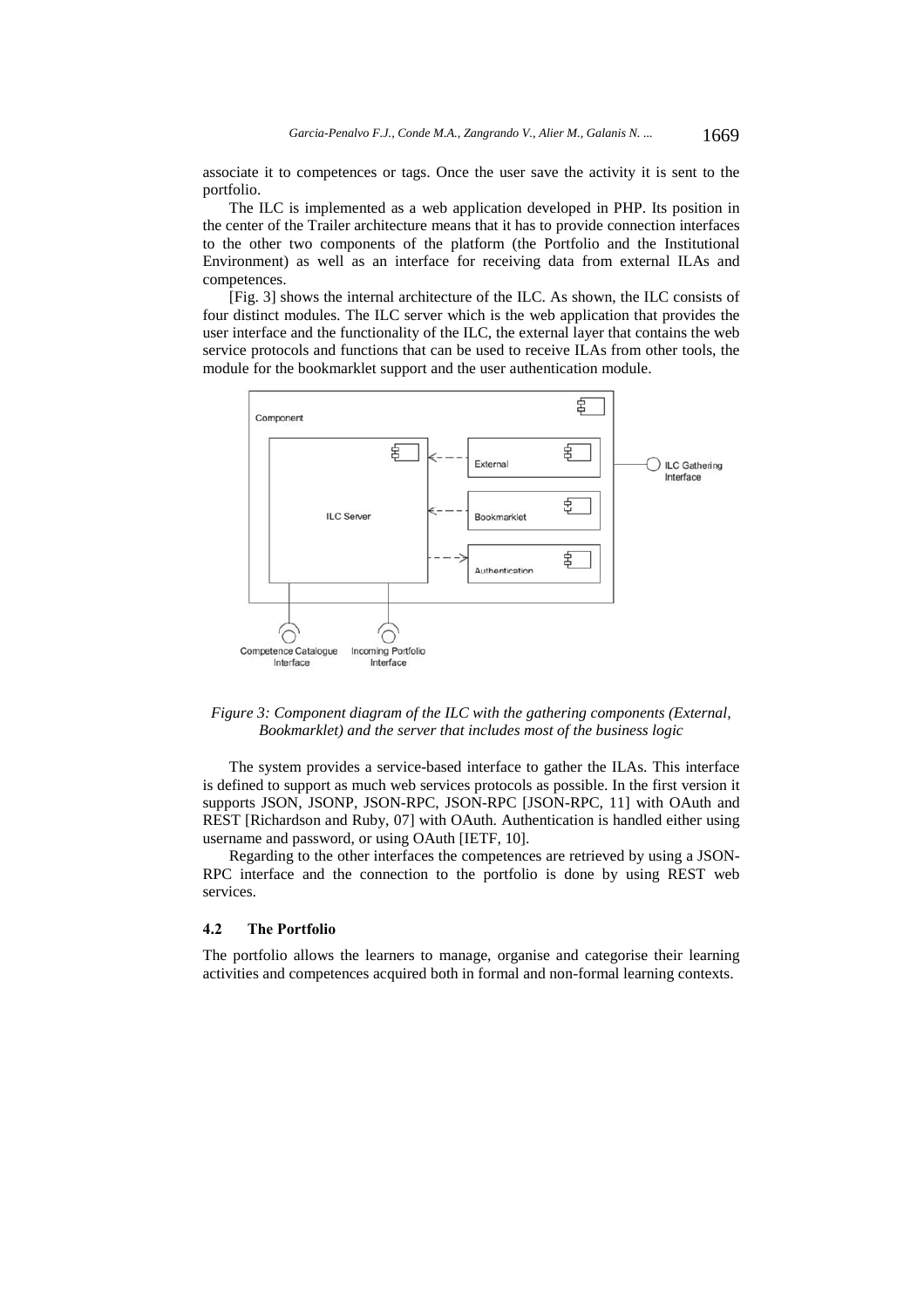The learning activities and associated competences are added to the portfolio via external tools such as the ILC after which the owner can edit them. Once the ILA is in the portfolio the learner can associate one or more competences to it, effectively providing the learning activity as form of evidence for the competence. For those situations where no evidence can be provided, it is possible to add competences directly to the portfolio. The learner can decide at any time to provide evidence for these types of competences as well by associated learning activities to the competence in the portfolio. Both in the ILC and portfolio, learners can select pre-defined competences from an institutional competence catalogue (described in [section 4.3]). In case the institutional competence catalogue does not contain the desired competences, learners can add their own competences as well.

The portfolio includes furthermore a peer recommender that helps learners to see who else is working on the same competences, indicating a measure of similarity and giving them the possibility to contact the peer.

In addition, the portfolio provides learners with tools to demonstrate their development by combining their learning activities and competences, including additional annotations, into a showcase. Such a showcase can be shared for reviewing with others or can be exported to a PDF or a Leap2A [JISC-CETIS, 11] compliant file.

In order to define the architecture of the portfolio it is necessary to take into account these functionalities together with the leading design principles that the learner should have full control over the portfolio. The learner decides which applications are allowed to add learning activities to the portfolio, with whom showcases are shared and which learning activities may be accessed by the decision support system. This has a considerable impact on the architecture of the portfolio. [Figure 44] depicts a component view of the portfolio architecture.

The main component of the portfolio is the Liferay Portfolio Core (LPC) component. The LPC is composed of various sub-components that have been implemented on top of the Liferay Portal [LIFERAY, 13]. The portfolio functionality is made available through various JSR-286 [Hepper, 08] compliant portlets that are deployed on a Trailer Liferay portal instance. These portlets use the Java Server Faces 2.0 [Burns and Kitain, 09] as their Ajax enabled UI framework. The back-end services are implemented on top of Liferay's service builder technology [LIFERAY, 12]. Where possible, out of the box Liferay components have been reused, such as is the case for the tagging and the user components. Specific portlets have been developed for each of the portfolio features described earlier.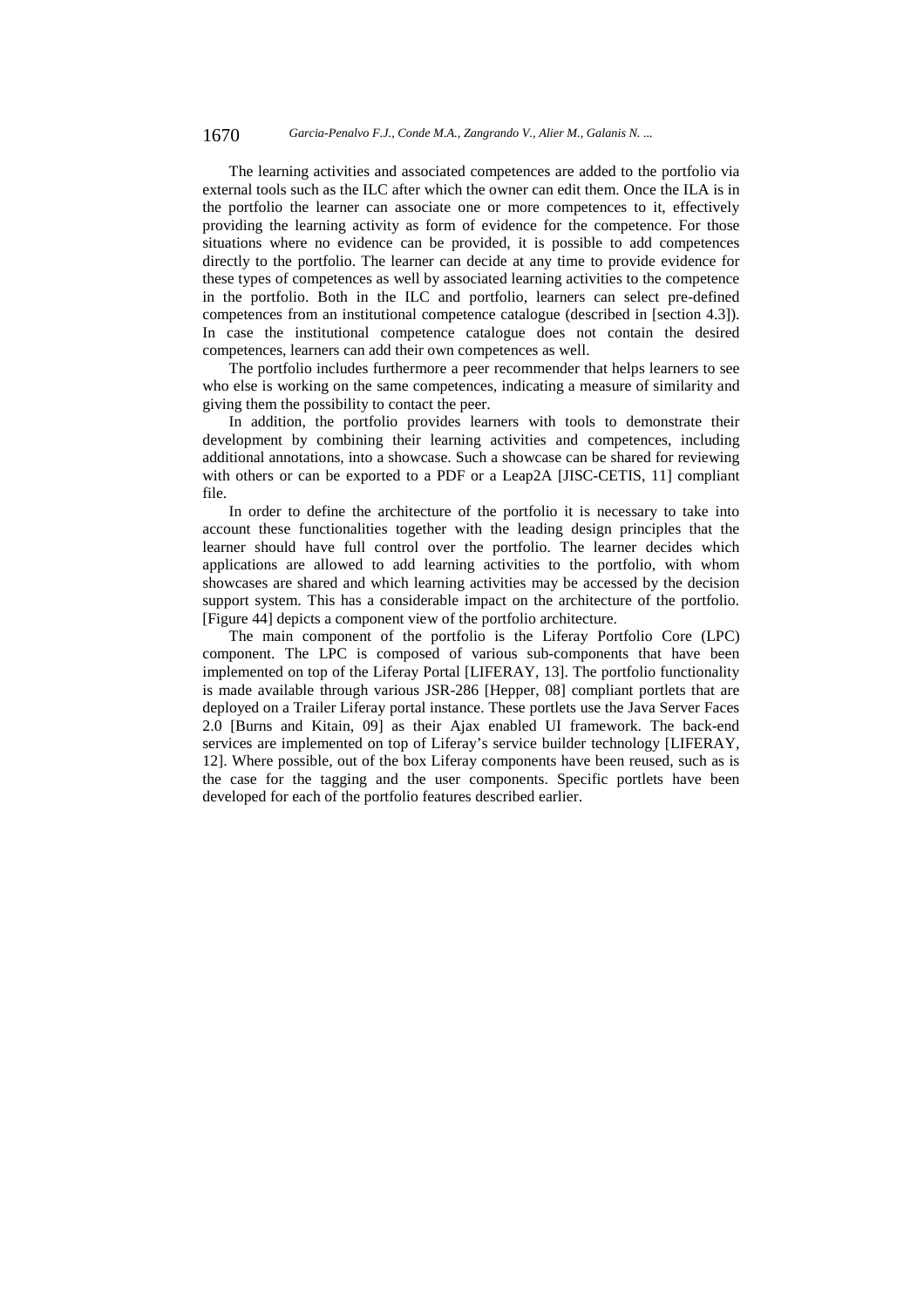

*Figure 4: The portfolio component architecture with the core of the portfolio that facilitates ILA classification* 

Although the LPC provides all core functionality of the portfolio, it still depends on other components of the Trailer architecture to function properly; for example to add ILAs and competences to the portfolio. Therefore, a number of specific API components have been added to the portfolio. These API components hide specific Trailer API implementation details from the LPC, thereby ensuring separation of concerns [Dijkstra, 82] in the architecture.

Two different types of APIs can be distinguished. First, there are two APIs dealing with Trailer business-to-business service integration: the Personal Portfolio View API and the Competence Catalogue API. Both APIs rely on a trusted server-toserver communication, which is secured via firewall settings and data encryption. The Personal Portfolio View API provides data about the users ILAs to a decision support component. The Competence Catalogue API implements access to the competence catalogue that contains all competence definitions.

The second API is the Incoming Portfolio API that authorizes other components to add ILAs to the portfolio on behalf of the portfolio owner. To manage this authorization the API uses the OAuth 1.0 protocol [IETF, 10].

All APIs of [Fig. 4] use the Trailer accounts component (TA) which contains all additional user account information required for successfully connecting with the other components through the API's and to gather the competences related to each user institution.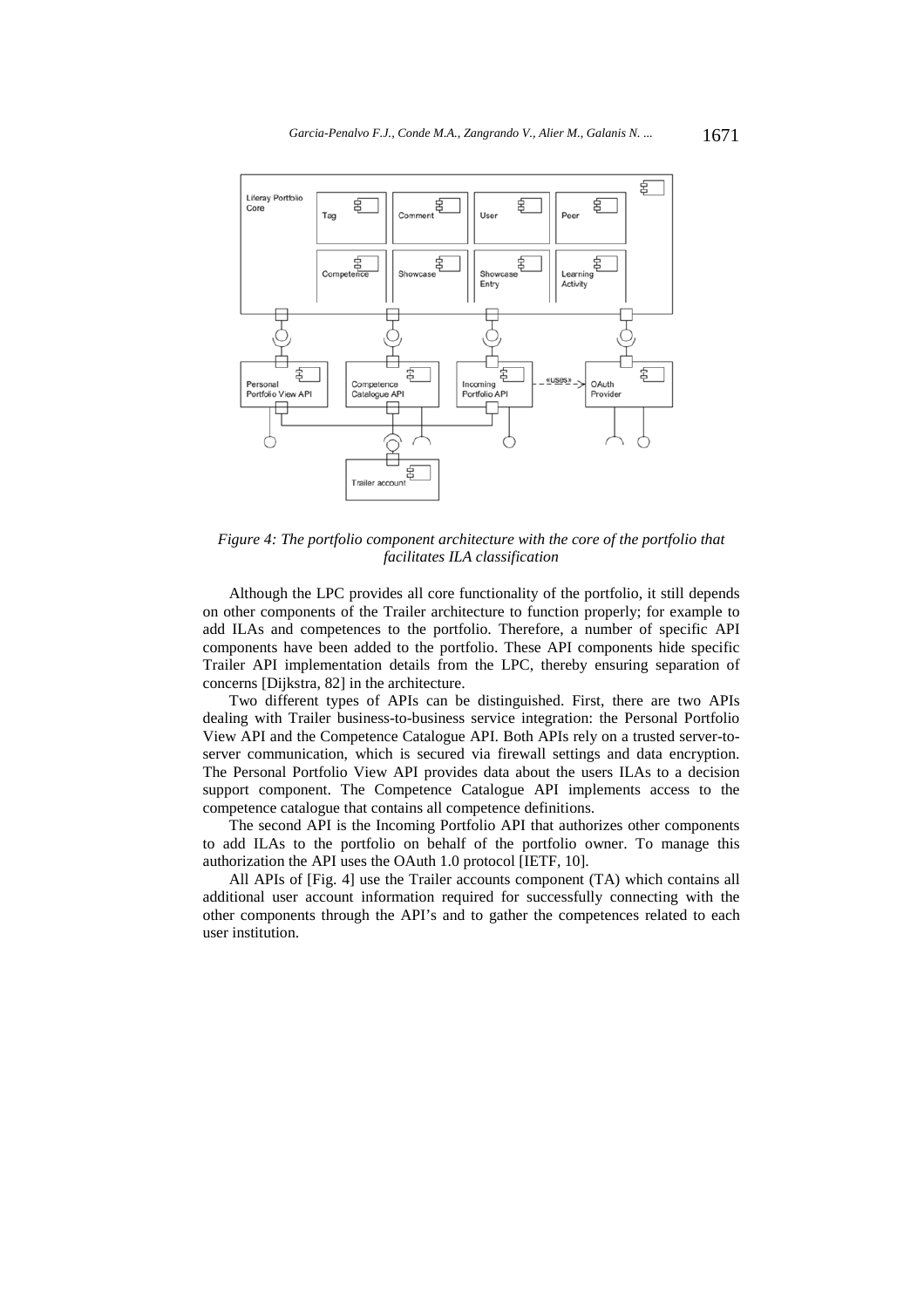## **4.3 The Competence Catalogue**

The Competence Catalogue is a tool that facilitates the association by the user of competences and tags to their ILAs.

It is hierarchically stated in order to provide a structured but flexible environment to manage the skills and competences through the users' portfolios. The Competence Catalogue has been developed in three abstraction levels [Fig. 5]. The first level consists of a local catalogue that contains the competences added by the user and not (necessarily) validated by the institution. Whenever a competence from the local catalogue is validated by a responsible of the institution, such competence will become part of the institutional catalogue, which represents the second abstraction level. Finally, the third level is the general catalogue, which provides to all institutional catalogues a set of institutionally reviewed and accepted competences, it is initially filled with the competences and skills provided by the ISCO-88 [ILO, 87].

The Competence Catalogue developed two JSON-RPC interfaces [JSON-RPC, 11]. The Competence Catalogue Interface provides the available competences, tags and associated working areas to the ILC and the portfolio. The interface facilitates adding competences from the Catalogue to learner's portfolio and associating tags to ILAs added through the ILC. The Administration Catalogue Interface provides a way to manage the Competence Catalogue from the Institutional Environment in order to add or edit tags, competences and working areas. Only users with admin capabilities will be able to use this interface in order to ensure the data integrity. Both interfaces and the components that define this system are shown in [Fig. 6].



*Figure 5: Deployment diagram of the competence catalogue, with a general part that is used by each of the institutional catalogues. These last include institutional and user-defined competences*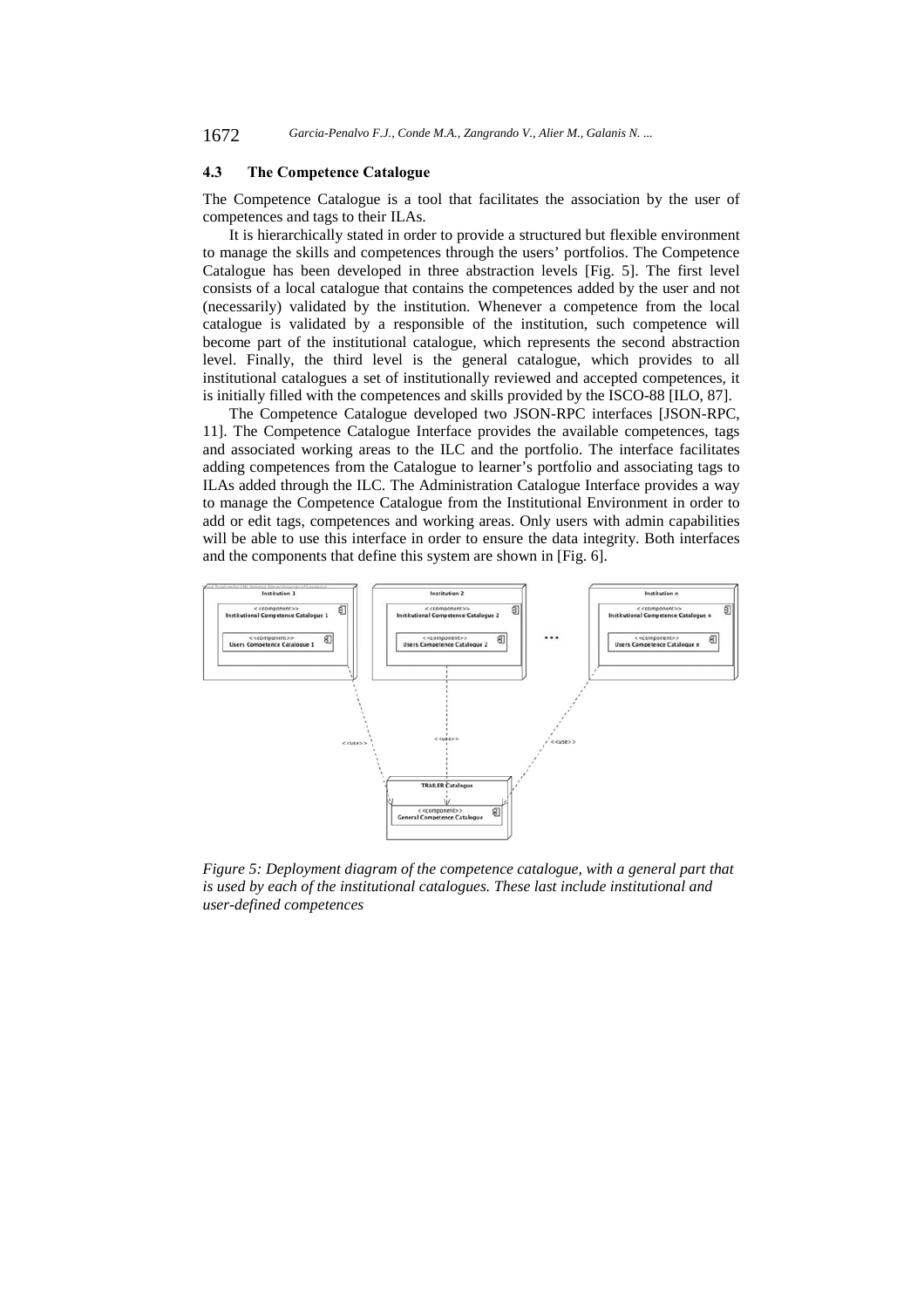

*Figure 6: Competence Catalogue Component Diagram, it shows a client and an institutional catalogue, this one has a controller that switches accesses depending on the functionalities to use* 

# **5 Study about informal learning use**

During the implementation of the Trailer project, the partners thought it would be useful to have first-hand information about the impressions of those involved in informal learning to be a guide on methodology and project characteristics. For this, some surveys and interviews have been carried out to provide usage information and expectations that students have on informal learning. It was thought as a small-scale survey, taking into account the project resources. In this way it could be done in less time and, although its statistical validity would be less, could guide the design and implementation.

#### **5.1 Methodology**

The study has been designed by combining different sources of information. On the one hand there have been four types of surveys focused on four different audiences: employees, businesses, students and colleges. A form was designed specifically for each of these groups and translated and distributed to members of the project. Google Docs forms were chosen as the way to collect data.

The surveys were intended to gather information on the use of informal learning as well as advantages and disadvantages.

On the other hand, there have been semi-structured interviews with managers of several companies selected in each of the partner countries. In these interviews it has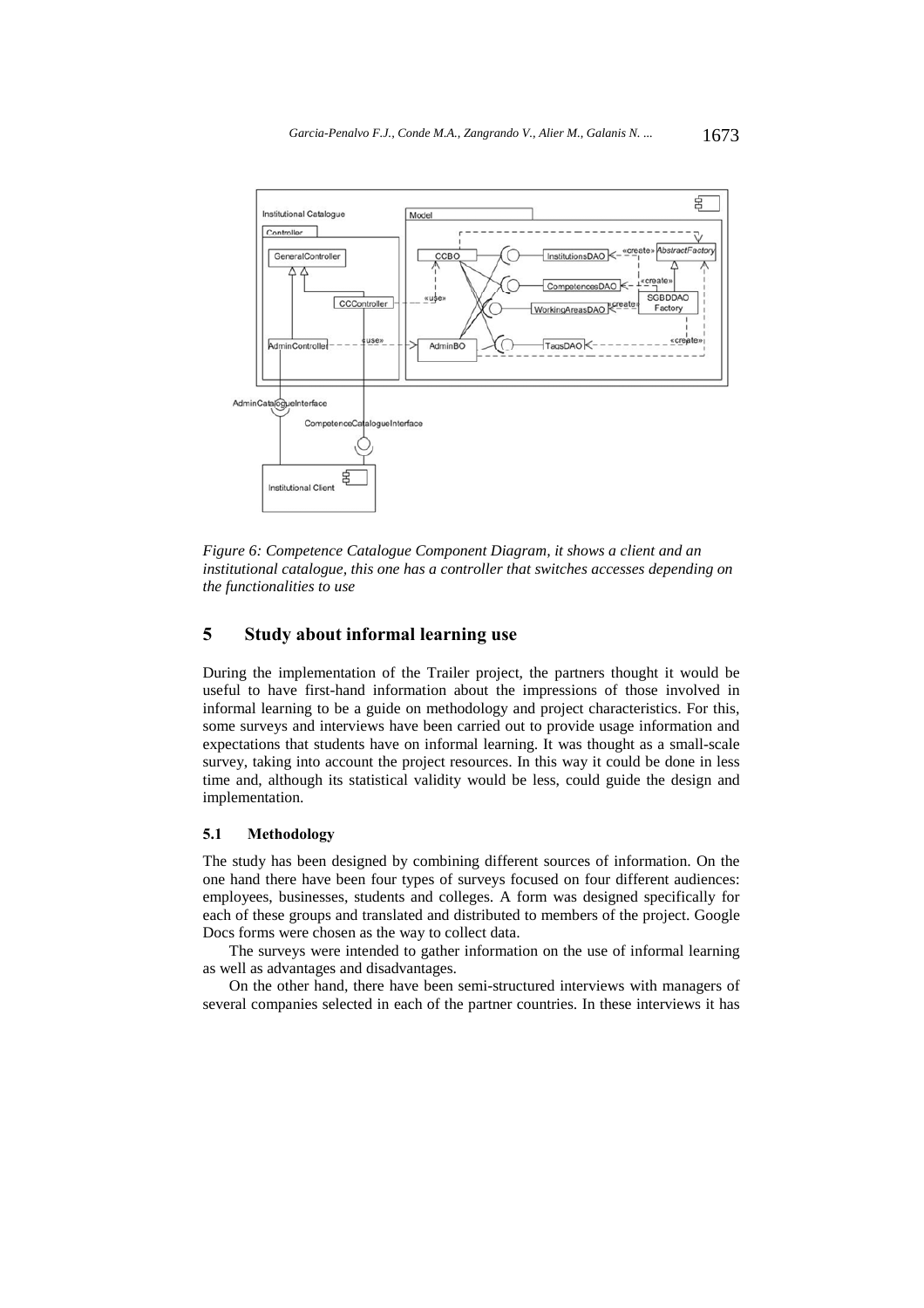been possible to talk more deeply about how employees and companies understand the informal learning.

Finally, with all this data, a quantitative analysis of the forms and a qualitative analysis of the answers of the interviews were performed using a thematic representation based on matrixes [Miles and Huberman, 94]. All this information has been taken into account in designing the system methodology.

#### **5.2 Sample and Materials**

The surveys have focused on four audiences who wanted to represent different types of people involved in informal learning: Employee, companies, students and educational institutions. The distribution of the sample can be seen in the [Tab. 1]. On it is shown the number of employees/students and people in charge of the institutions involved from each area, and the number of different countries of the participants.

|                 | Number   | of | people | Number    |  |
|-----------------|----------|----|--------|-----------|--|
|                 | involved |    |        | different |  |
|                 |          |    |        | countries |  |
| Employees       | 147      |    |        | 12        |  |
| <b>Business</b> | 60       |    |        |           |  |
| <b>Students</b> | 217      |    |        | 8         |  |
| Educational     | 69       |    |        |           |  |
| Institutions    |          |    |        |           |  |

*Table 1: Sample description for the surveys* 

It should be noted that the experiment involves employees and students from a number of countries that does not match with the institutions countries. That is because the surveys have been disseminated in different ways. They have been sent to individuals (students or employees), companies and institutions from countries involved in the project, and also they have been published in blogs and social networks such as LinkedIn, Facebook, Twitter and Google+ in order to reach people from other European and non-European countries. Although the total number of 493 respondents is not a true representation, it still gives some impression on how the institutions and employees/students deal with informal learning.

Regarding the survey content, a specific version was defined for each collective. In this paper we present a select subset of the questions from the surveys. Three questions addressed to students and employees and three more addressed to companies and educational institutions. The selected questions were:

- For employees/workers:
	- o How do you assess the results of informal learning?
		- o Does your company/institution value your informal learning initiative and studies?
		- o Do you have enough information and tools to help you locate materials and resources for learning?
- For business and educational institutions: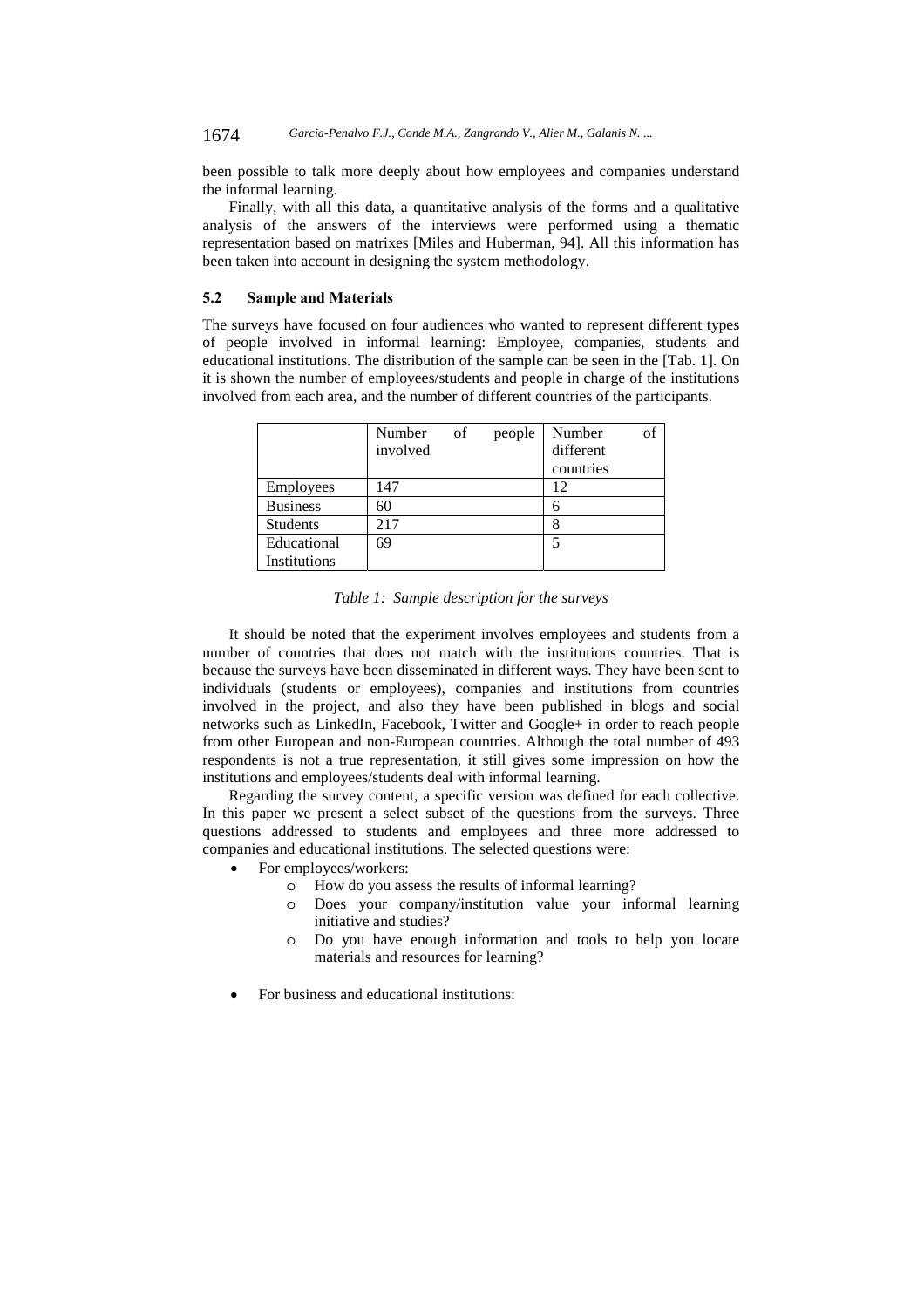*Garcia-Penalvo F.J., Conde M.A., Zangrando V., Alier M., Galanis N. ...* 1675

- o Does your company/institution have the knowledge, resources, tools and support necessary to promote and assess informal learning of employees?
- o Does your company/institution value the improvement in the informal learning of employees?
- o What systems does your company/institution use to validate informal learning acquired by its employees?

Interviews were conducted with management staff and employees of institutions and dealt with:

- Use and motivations: What topics are their employees/students studying? What tools are they using? Which motivations are moving them to the informal learning?, etc.
- Tools and materials: Does the institution provide them with tools or materials? How do they search for and retrieve these tools, etc.
- Visibility: Does the company/institution encourage informal learning? Is the company/institution recognizing the achievements of the informal learners? Is there any protocol in the company/institution regarding the informal learning?, etc.

These questions and areas are taken into account to analyze in a qualitative way the results of the interviews.

#### **5.3 Results**

In this section we summarize the results of the surveys and interviews. As commented above three questions were considered for employees and students and three different ones for people in charge of companies and educational institutions.

The results for the employees/students were:

How do you assess the results of informal learning? [Fig. 7].



*Figure 7: Results about how employees and students value their informal learning results* 

89% of the employees consider their informal learning Satisfactory or Very Satisfactory. The same is true for 89% of students, although the latter have a higher percentage of Very Satisfactory opinions.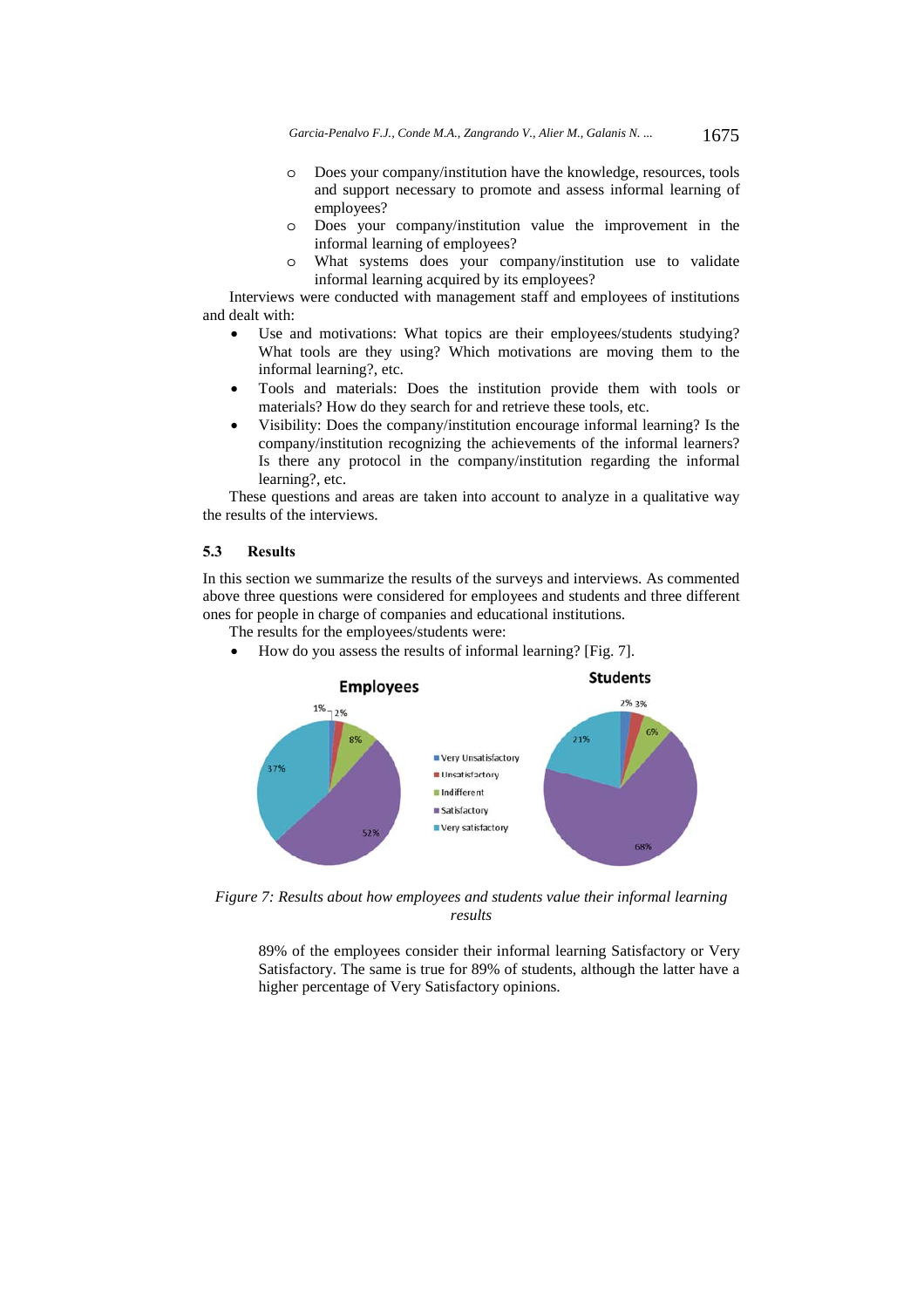#### 1676 *Garcia-Penalvo F.J., Conde M.A., Zangrando V., Alier M., Galanis N. ...*

 Does your company/institution value your informal learning initiative and studies? [Fig. 8].



*Figure 8: Results about if students and employees institutions value informal learning* 

64% of the employees considers their company value its informal learning and 57% of the students.

 Do you have enough information and tools to help you locate materials and resources for learning? [Fig. 9].



 *Figure 9: Results about if students and employees have enough information and tools to learn* 

82% of the employees and 75% of the Students think that have enough information and tools to locate materials and resources for learning.

With regard to the companies and educational institutions:

 Does your company/institution have the knowledge, resources, tools and support necessary to promote and assess informal learning of employees/students? [Fig. 10].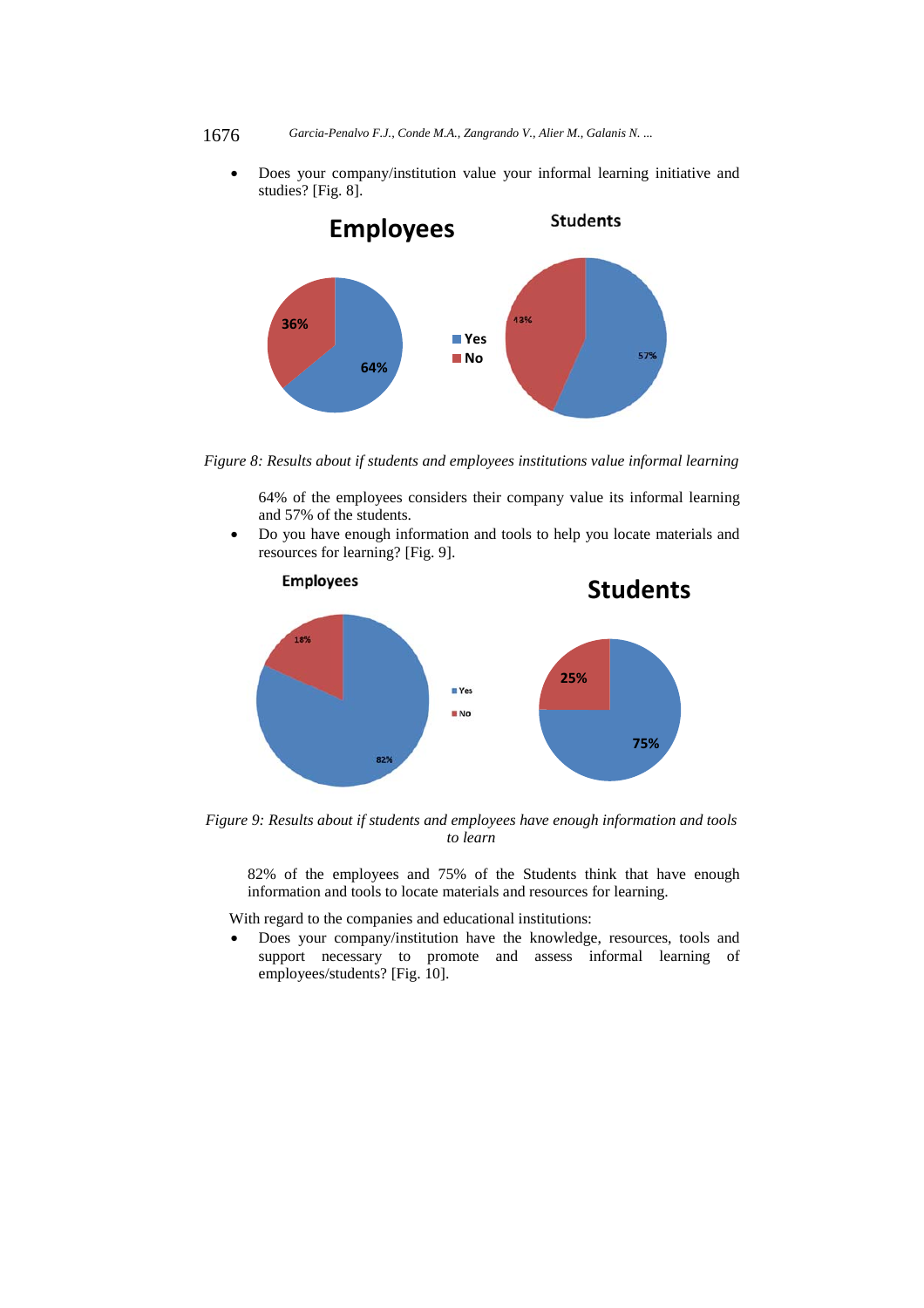

 *Figure 10: Results about if institutions have the knowledge, resources and tools to promote informal learning* 

In the educational institution just 45% of the participants has the knowledge, resources, tools and support necessary to promote and assess students' informal learning and 42% in educational institutions.

 Does your company/institution value the improvement in the informal learning of employees? [Fig. 11].



*Figure 11: Results about if the institutions value the informal learning* 

In companies a 62% values the improvement in the informal learning of employees while in educational institutions this value is a 38%.

 What systems does your company/institution use to validate informal learning acquired by its employees? [Fig. 12].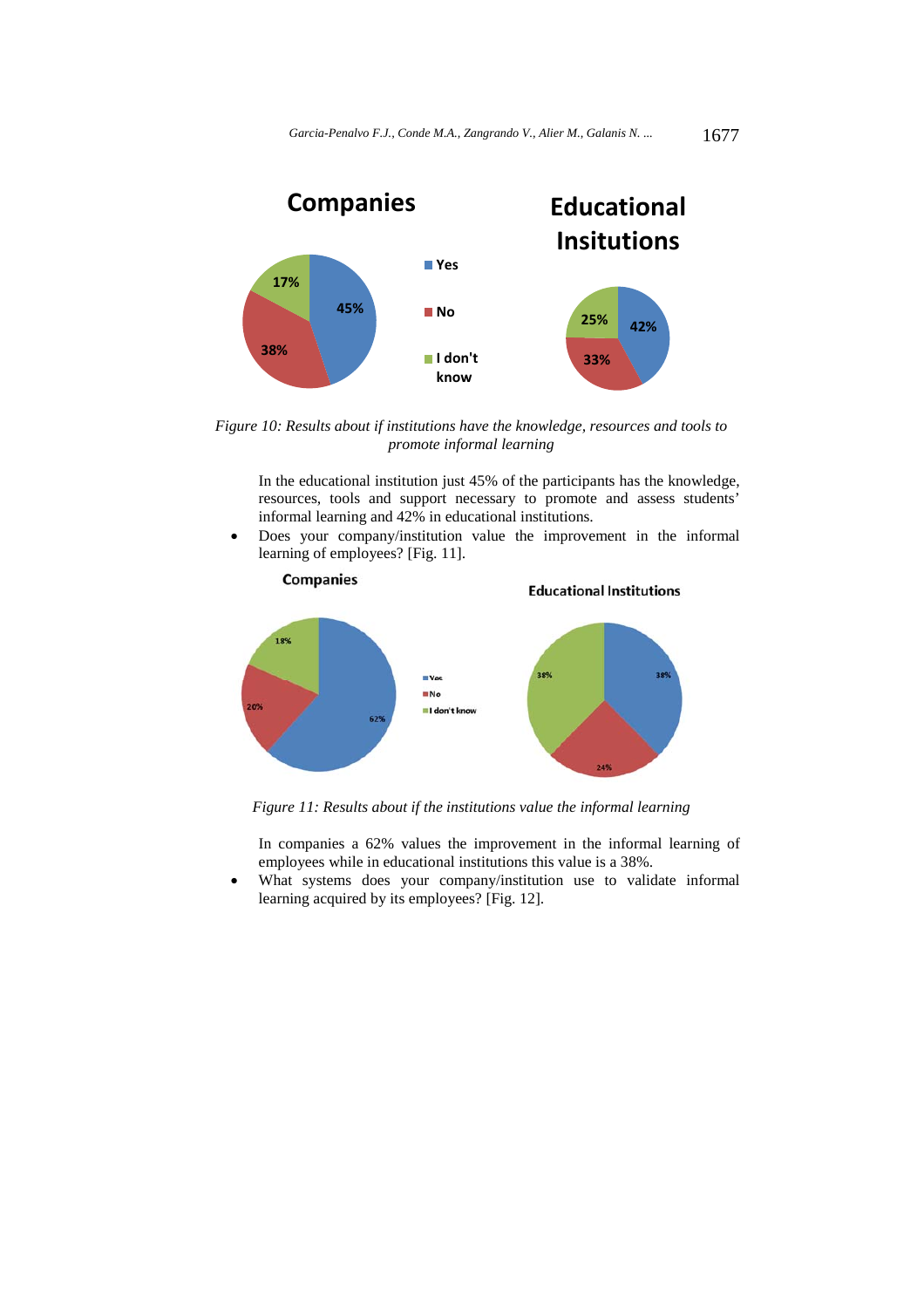

*Figure 12: Description of the validation methods for the institutions* 

Most of the companies and educational insititutions do not validate the informal learning of their workers/students.

Regarding to the interviews, 4 companies and 3 educational institutions (one per partner) have been interviewed, the results are shown in the [Tab. 2] classified by the thematic previously mentioned. In the same way 3 students and 4 employees are also interviewed and the results are shown in [Tab. 3].

#### **5.4 Discussion**

In the previous section several quantitative and qualitative data analysis results are presented.

From the quantitative data gathered from the companies, educational institutions, employees and students some results are seen:

 Both employees and students consider their informal learning Satisfactory or Very Satisfactory with a high percentage (89%). This is because they learn what they want, with the tools they need and not necessarily linked to an institution or period of time. In fact a high percentage of them assert that they have enough information and tools to locate materials and resources for learning.

In addition, for the employees and the students more than half of the institutions value the informal learning. This means than despite of the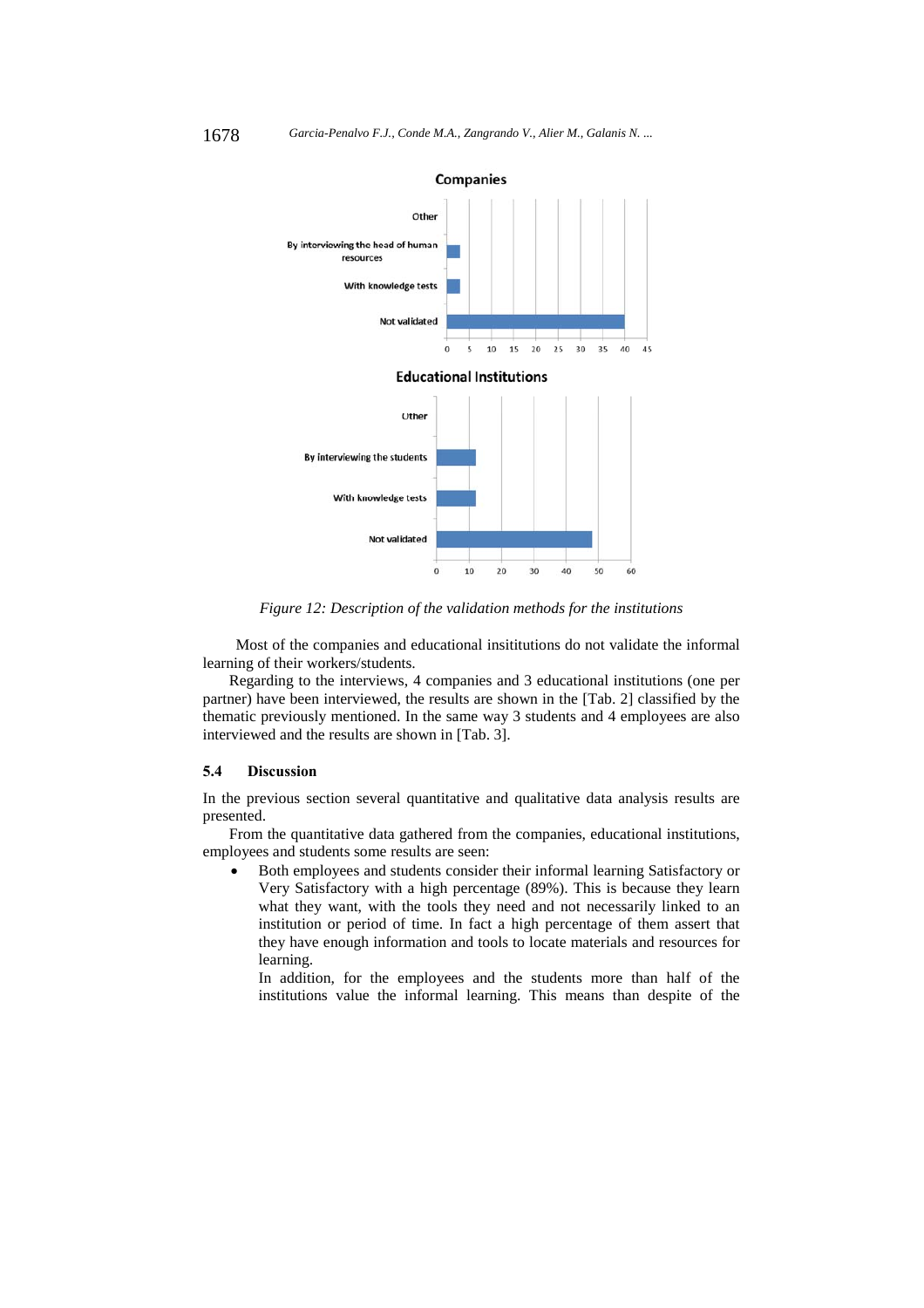benefits of informal learning they are not fully adopted nor considered by the institutions.

 With regard to the companies and educational institutions perspective, it should be noted that just the 45% and 42% of the companies and educational institutions have the knowledge, resources, tools and support necessary to promote and assess informal learning. This means that this kind of learning is not promoted and/or exploited in all the institutions because, among other reasons, they have no proper tools to do that.

Moreover in a 62% of the companies the informal learning of employees is valued, but in educational institutions this percentage is the 38%. This can be caused because in the companies what is really needed is show that an employee has a skill not necessarily in a formal way (with a certificate) while in the educational contexts you should show it with formal evidences.

Finally it should be taken into account that both companies and educational institutions do not have protocols, methodologies and tools to validate the informal learning of their employees and students.

|                          | Use and motivation   | <b>Tools and Materials</b> | <b>Visibility</b>      |
|--------------------------|----------------------|----------------------------|------------------------|
| Company 1                | Both informal<br>and | Internet,<br>experts       | informal<br>Foment     |
|                          | formal to carry out  | forums                     | learning, take it      |
|                          | properly their jobs  |                            | account,<br>into<br>no |
|                          |                      |                            | specific tools         |
| Company 2                | job<br>Improve       | Internet,<br>expert        | No way to<br>see       |
|                          | development          | contact, peers             | what happen            |
| Company 3                | discover solve<br>To | Expert contact, talk       | If the problem is      |
|                          | specific problems    | with others                | properly solved        |
| Company 4                | Informal learning is |                            | No<br>process,         |
|                          | not well known nor   |                            | learning<br>certified  |
|                          | considered           |                            | activities<br>is       |
|                          |                      |                            | preferred              |
| <b>Ed.</b> Institution 1 | Informal and formal  | Internet,<br>books,        | No process             |
|                          |                      | tools, simulators          |                        |
| <b>Ed.</b> Institution 2 | Formal               | 2.0<br>Web<br>and          | No process             |
|                          |                      | traditional tools          |                        |
| <b>Ed.</b> Institution 3 | Informal learning to | Books,<br>Internet,        | $\overline{a}$         |
|                          | improve              | Papers,<br>Journals,       |                        |
|                          | of<br>employability  | Workshops,                 |                        |
|                          | students             | Seminars                   |                        |

*Table 2: Qualitative results for the interviews of the companies and educational institutions grouped by areas* 

These conclusions are reinforced with the interviews. All companies surveyed use informal learning as part of their formation processes of employees. Encourage employees to carry out informal learning activities related to their work (maybe with the exception of some public institutions in which it is not so valued) and in many cases they provide tools and equipment to do so. Regarding with the tools employed, paper, libraries and the advice of more experienced colleagues are the main sources (although the main tool is the Internet).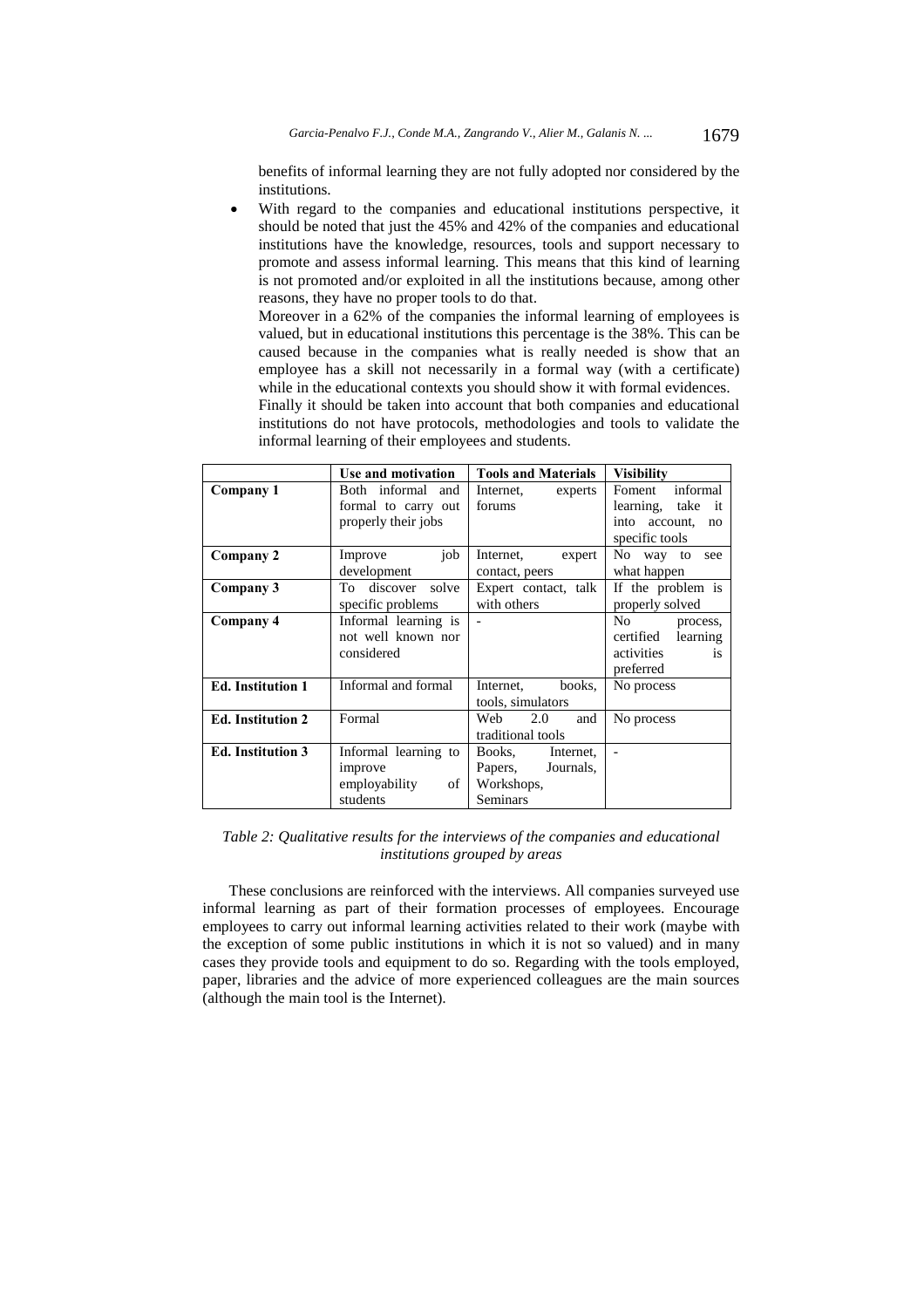|                   | <b>Profiles</b>                                                               | <b>Tools and Materials</b>                                                                                   | <b>Visibility</b>                                      |
|-------------------|-------------------------------------------------------------------------------|--------------------------------------------------------------------------------------------------------------|--------------------------------------------------------|
| <b>Employee 1</b> | informal<br>Fomented<br>and formal learning<br>by the company                 | Ask<br>other<br>colleagues, search in<br>the Internet                                                        | No<br>protocol<br>to<br>recognize informal<br>learning |
| <b>Employee 2</b> | As a hobby                                                                    | Internet, asking to<br>others,<br>internal<br>training                                                       | Interviews but not<br>a protocol                       |
| <b>Employee 3</b> | To do better my job                                                           | Internet, web sites,<br>written<br>materials,<br>sites, books,<br>web<br>journals,<br>seminars,<br>workshops | I don't know, I<br>have<br>show<br>to<br>results       |
| <b>Employee 4</b> | Applied to specific<br>problems in my job                                     | Social<br>and<br>collaborative tools in<br>the Internet                                                      | Is not taken into<br>account                           |
| <b>Student 1</b>  | Informal Learning to<br>solve my doubts and<br>improve<br>my<br>employability | Internet, electronic<br>books, simulators                                                                    | No recognition                                         |
| <b>Student 2</b>  | Improve my skills<br>and not only the<br>institutional ones                   | Internet, LMS, 2.0<br>repositories                                                                           | No process                                             |
| <b>Student 3</b>  | Improve<br>employability                                                      | Books, Journals, 2.0<br>institutional<br>tools,<br>learning environment                                      | No recognition nor<br>validation                       |

*Table 3: Qualitative results for the interviews of the employees and students* 

Employees surveyed use informal learning in their professional and personal context. The main problem is the lack of protocols to validate and recognize informal learning and in this way to have the possibility to improve their position in the company or educational institution.

Taking this into account TRAILER should facilitate a methodology supported by a technological framework that makes possible the dialogue among employees/students and institutions about informal learning activities. That is, to make visible the employees'/students' informal learning evidences to the institutions in such a way that, the people in charge of them can make decisions or begin discussions based on such knowledge.

## **6 Conclusions**

The evolution of ICT and its application to learning and teaching processes is something that changes the current educational landscape [García-Peñalvo and García-Carrasco, 02]. The application of the Internet and specially the Web2.0 and social tools makes evident that learners do not only learn linked to an institution but also in their daily life. Some of these activities are known as informal learning. Companies and educational institutions should take them into account to make decisions that can benefit both them and the employees and students. TRAILER was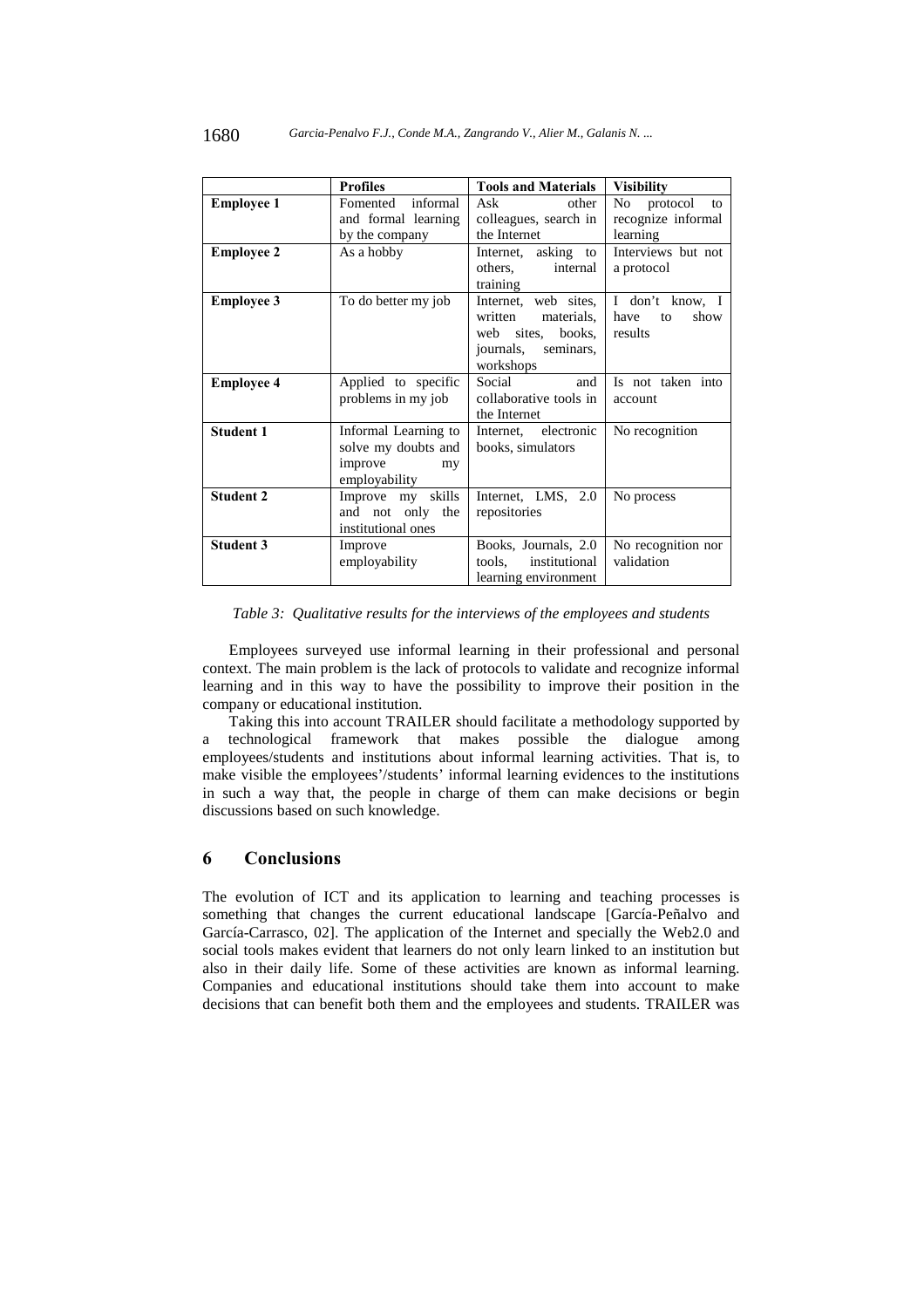defined in order to facilitate a methodology and a set of tools to make possible the tagging, recognition and acknowledge of learners informal learning activities.

In order to define this methodology it was necessary to analyze how informal learning was dealt in the companies and to implement a technological framework with which it would be possible to facilitate the informal learning dialogue among the learners and their institutions and also.

For the first task, a study was carried out and it was possible to conclude that, despite that the institutions and even more so the companies see the informal learning as something useful that should be taken into account, they do not have the necessary protocols and tools to support its validation and recognition.

Regarding the second task, a technological solution was defined. It includes a PLN to represent different kinds of tools that can be used to learn (LMS, social tools, games, widgets, remote labs, etc.), the ILC to gather informal evidences, the portfolio that facilitates the management and classification of them, the catalogue that allows tagging and associating the informal evidences to a set of competences and an institutional environment to facilitate the information exploitation. These components are connected through a flexible service-based framework.

Given the results of the study and the technological framework it is possible to define a methodology that considers: the identification and storage of the ILAs, the organization of such ILAs taking into account the existing competences (making them public or not to the institution or to others, and complementing them with extra information by using the portfolio) and the analysis of the published information in order to make decisions about the training needs of employees and students, the tools and contents used by the institutions and the specific skills each user has, both at the individual and group levels.

The methodology and the architecture components will be tested in the second year of the project. Initial expert and usability tests have been conducted and resulted in a set of tools that are now being evaluated among end-users of the Trailer target groups. These pilots are on-going. Feedback from the pilots will be used to fine-tune the components. Also during this year, the exploitation of the system has an important place in order to engage companies, educational institutions and decision makers in the project.

#### **Acknowledgment**

Support of the Lifelong Learning Program of the European Union. Project Reference: 519141-LLP-1-2011-1-ES-KA3-KA3MP. This project has been funded with support from the European Commission. This publication only reflects the views of the authors, and the Commission cannot be held responsible for any use that may be made of the information contained therein.

We would like also thank to the other members of the partnership also participates during the development of the project and do not appear as authors of the paper.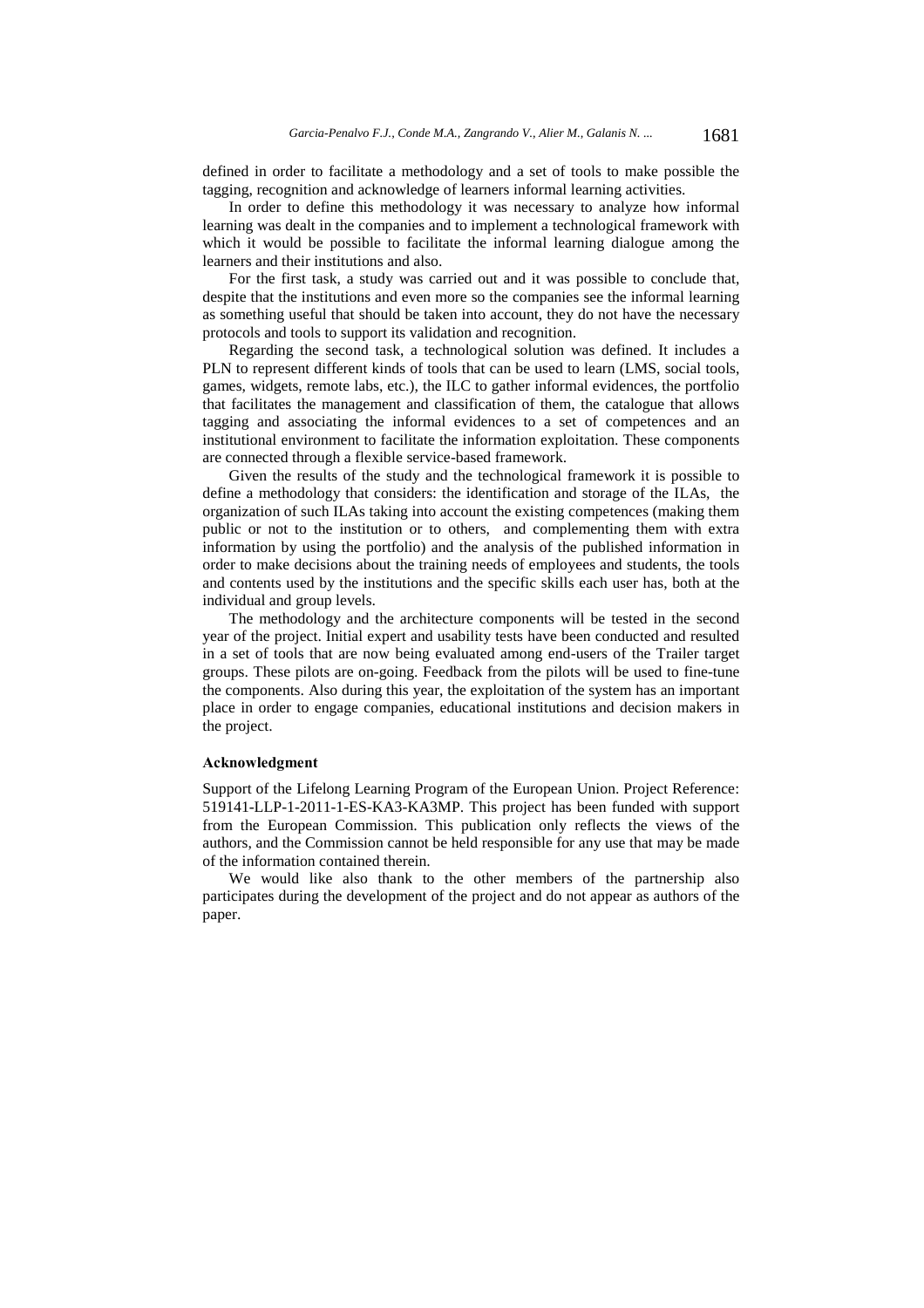## **References**

[Ajjan and Hartshorne, 08] Ajjan, H. and Hartshorne, R.: "Investigating faculty decisions to adopt Web 2.0 technologies: Theory and Empirical Tests," *The Internet and Higher Education*, 11, 2 (2008), 71-80.

[Attwell, 07] Attwell, G.: "The Personal Learning Environments - the future of eLearning?," *eLearning Papers*, 2, 1 (2007), 1-8.

[Berlanga et al., 08] Berlanga, A. J., Sloep, P. B., Brouns, F., Bitter-Rijpkema, M. E., and Koper, R.: "Towards a TENCompetence ePortfolio," *International Journal of Emerging Technologies in Learning*, 32008), 24-28.

[Burns and Kitain, 09] Burns, E. and Kitain, R.: "JSR 314: JavaServer Faces 2.0", 2009, http://jcp.org/en/jsr/detail?id=314

[Casquero et al., 10] Casquero, O., Portillo, J., Ovelar, R., Benito, M., and Romo, J.: "iPLE Network: an integrated eLearning 2.0 architecture from University's perspective," *Interactive Learning Environments*, 18, 3 (2010), 293-308.

[CEDEFOP, 09] CEDEFOP: "*European guidelines for validating nonformal and informal learning* Office for Official Publications of the European Communities/ Luxembourg, (2009).

[Couros, 10] Couros, A.: "Developing Personal Learning Networks for Open and Social Learning," in *Emerging Technologies in Distance Education*, *Issues in distance education series*, G. Veletsianos, Ed., Athabasca University Press/ Edmonton (2010), 109-127.

[Dale and Bell, 99] Dale, M. and Bell, J.: "*Informal learning in the workplace*, Dept. for Education and Employment, (1999).

[Dijkstra, 82] Dijkstra, E. W.: "EWD 447: On the role of scientific thought.," in *Selected Writings on Computing: A Personal Perspective* (1982), 60-66.

[European-Union, 99] European-Union: "Towards the European Higher Education Area," E. H. E. Area, Ed., Conference of Ministers responsible for Higher Education in 29 European countries, Bologna, Italy (1999),

[Fielding, 00] Fielding, R. T.: "Architectural styles and the design of network-based software architectures.," University of California, Irvine (2000),

[FREE, 10] FREE: "Fostering Return to Employment through Entrepreneurship, Innovation and Creativity", 2010, http://web.spi.pt/free/.

[García-Peñalvo and García-Carrasco, 02] García-Peñalvo, F. J. and García Carrasco, J.: "Los espacios virtuales educativos en el ámbito de Internet: Un refuerzo a la formación tradicional," *Teoría de la Educación. Educación y Cultura en la Sociedad de la Información,* 3 (2002).

[García-Peñalvo, et al., 12a] García-Peñalvo, F. J., Colomo-Palacios, R., and Lytras, M. D.: "Informal learning in work environments: training with the Social Web in the workplace," *Behaviour & Information Technology*, 31, 8 (2012), 753-755.

[García-Peñalvo, et al., 12b] García-Peñalvo, F. J., González-González, J. C., and Murray, M.: "MyElvin: A Web-Based Informal Learning Platform for Languages Practice," *International Journal of Knowledge Society Research*, 3, 1 (2012), 26-39.

[Halliday-Wynes and Beddie, 09] Halliday-Wynes, S. and Beddie, F.: "*Informal Learning. At a Glance*, National Centre for Vocational Education Research Ltd./ Adelaide, Australia, (2009).